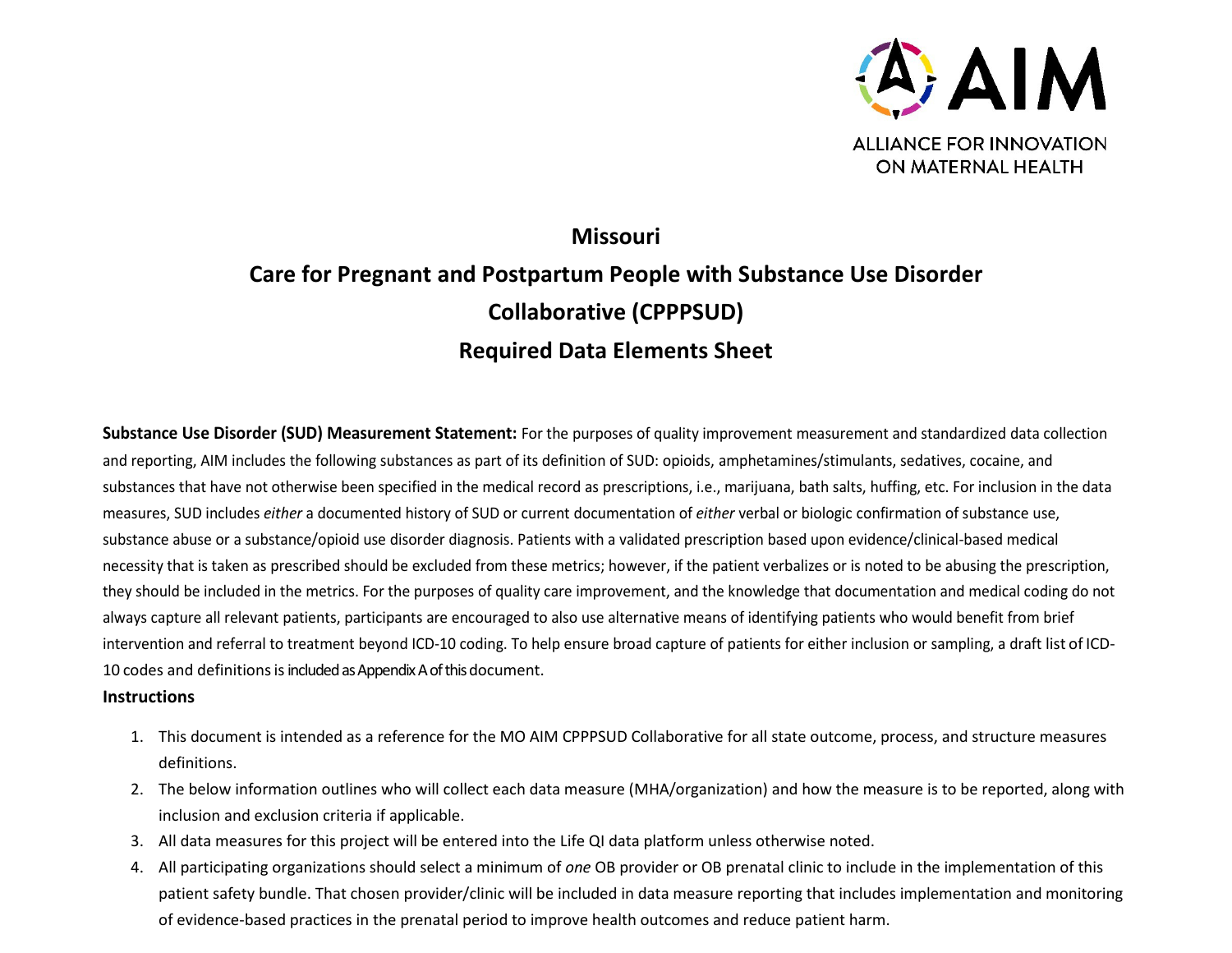5. For questions, please contact Courtney McElyea, Director of Clinical Quality a[t cmcelyea@mhanet.com](mailto:cmcelyea@mhanet.com) or (573) 893-3700, ext. 1406.

#### **Measure Reporting Timeframes**

- State surveillance measures (4) are reported quarterly (CY) with a lag of 45 to 60 days. SS4, the proportion of pregnancy-associated deaths due to overdose may lag by six months or more.
- Outcomes measures (4) are reported quarterly (CY) beginning with Q1 2022 (January through March 2022), submitted into Life QI by April 1, 2022.
- Process measures (6) are reported monthly (CY) beginning January 2022 (submitted into Life QI by March 1, 2022) with the exception of P5 and P6 which will be reported bi-annually in July and December. Data submitted between January and June 2022 will be marked as baseline data. Data submitted July 2022 and after is marked as test data. Organizations are looking to improve performance by metric over baseline throughout the project.
- Structure measures (5) are reported quarterly. In order to increase shared learning, organizations will not be marked as completing the structure measure until the item is shared with the collaborative as feasible and relevant. Files should be uploaded into the organization's project site files section.

## **Sampling Recommendations**

Hospitals may choose to report process measures using a random sampling method. MHA recommends a minimum of a 20% random sampling rate for quality improvement purposes based on the average number of births per month from CY 2020, with a minimum of ten charts per month per measure expected. If random sampling is chosen, it is highly recommended that the method be used starting with baseline measurement and maintained throughout the collaborative to avoid skewing the data. For example, if your hospital averages 50 births per month, 10 charts would be abstracted monthly and reported into Life QI. If your hospital averages 20 births per month, a 20% sampling would only be four charts, so the organization would still abstract 10 charts to meet the minimum QI sampling requirement. If your hospital averages 100 births per month, 20 charts would be abstracted, and so on.

#### **Member Engagement Metrics**

MHA defines member engagement in the collaborative as at least one organizational attendee participating in the office hours calls and additional collaborative-related meetings and trainings. In order to meet AIM Star recognition criteria, a minimum of 75% attendance is required.

## **Definitions Relevant to The Data Set**

**Actively Engaged in Treatment**: the patient is actively and willingly participating in recovery, whether through medication assisted treatment or through mental health support through a recovery treatment services program of any type.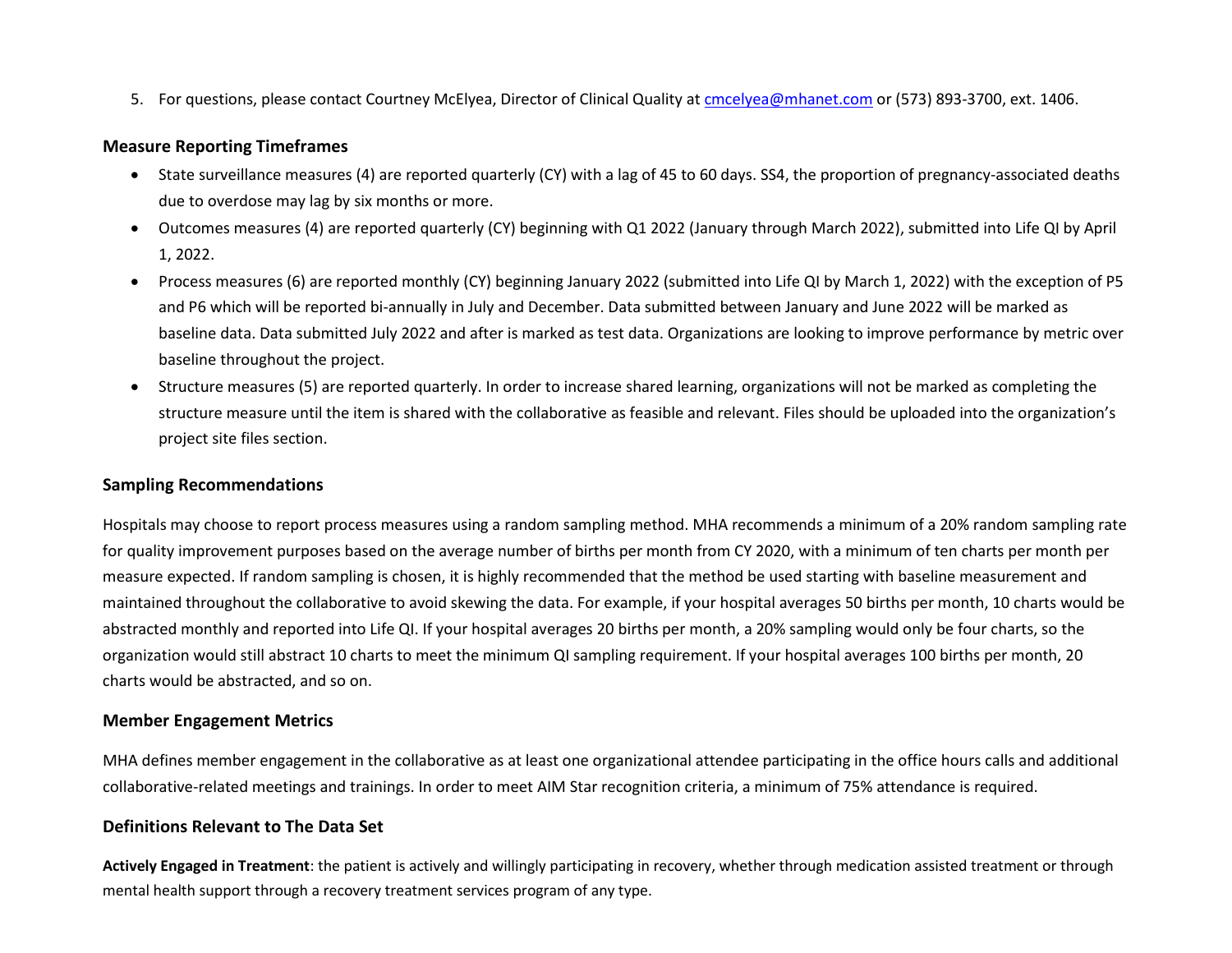**Birth Parent:** the birthing person and their intimate partner and/or the second biological parent. This definition is broadened to support respectful care and equity.

**Referral:** referring to a provider for OUD/SUD specific treatment.

**Recovery Treatment Services:** includes residential treatment/inpatient recovery program, outpatient treatment, behavioral health counseling, peer support counseling, 12-steps program, methadone treatment program.

**Substance Use Disorder:** refers to the misuse of the following substances: opioids, amphetamines/stimulants, sedatives, and/or cocaine and substances that have not otherwise been specified in the medical record as prescriptions, i.e., marijuana, bath salts, huffing, etc.

**Maternal Death: t**he death of a woman while pregnant or within 42 days of termination of pregnancy.

Pregnancy-Associated Death: the death of a woman during pregnancy or within one year of the end of pregnancy from a cause that is not related to or directly caused by the pregnancy.

Pregnancy-Related Death: The death of a woman during pregnancy or within one year of the end of pregnancy from a pregnancy complication, a chain of events initiated by pregnancy, or the aggravation of an unrelated condition by the physiologic effects of the pregnancy.

## **State Surveillance**

| <b>Measure Name</b>                               | <b>Measure Definition</b>                                                                                                   | <b>Measure Source</b>        | <b>Report As/Frequency</b> |
|---------------------------------------------------|-----------------------------------------------------------------------------------------------------------------------------|------------------------------|----------------------------|
| <b>SS1:</b> Rate of substance use                 | Denominator: All people during their birth admission,                                                                       | <b>HIDI Collected Claims</b> | N/D, Disaggregated by      |
| disorders among pregnant<br>and postpartum people | excluding those with ectopic pregnancies and miscarriages                                                                   | Data/MHA                     | race/ethnicity             |
|                                                   | Numerator: Among the denominator, those with any SUD                                                                        |                              | Quarterly with 45 to       |
|                                                   | diagnosis                                                                                                                   |                              | 60-day reporting lag       |
|                                                   | Denominator: All people during their delivery hospitalization,<br>excluding those with ectopic pregnancies and miscarriages |                              |                            |
|                                                   | Numerator: Among the denominator, those with an OUD<br>diagnosis                                                            |                              |                            |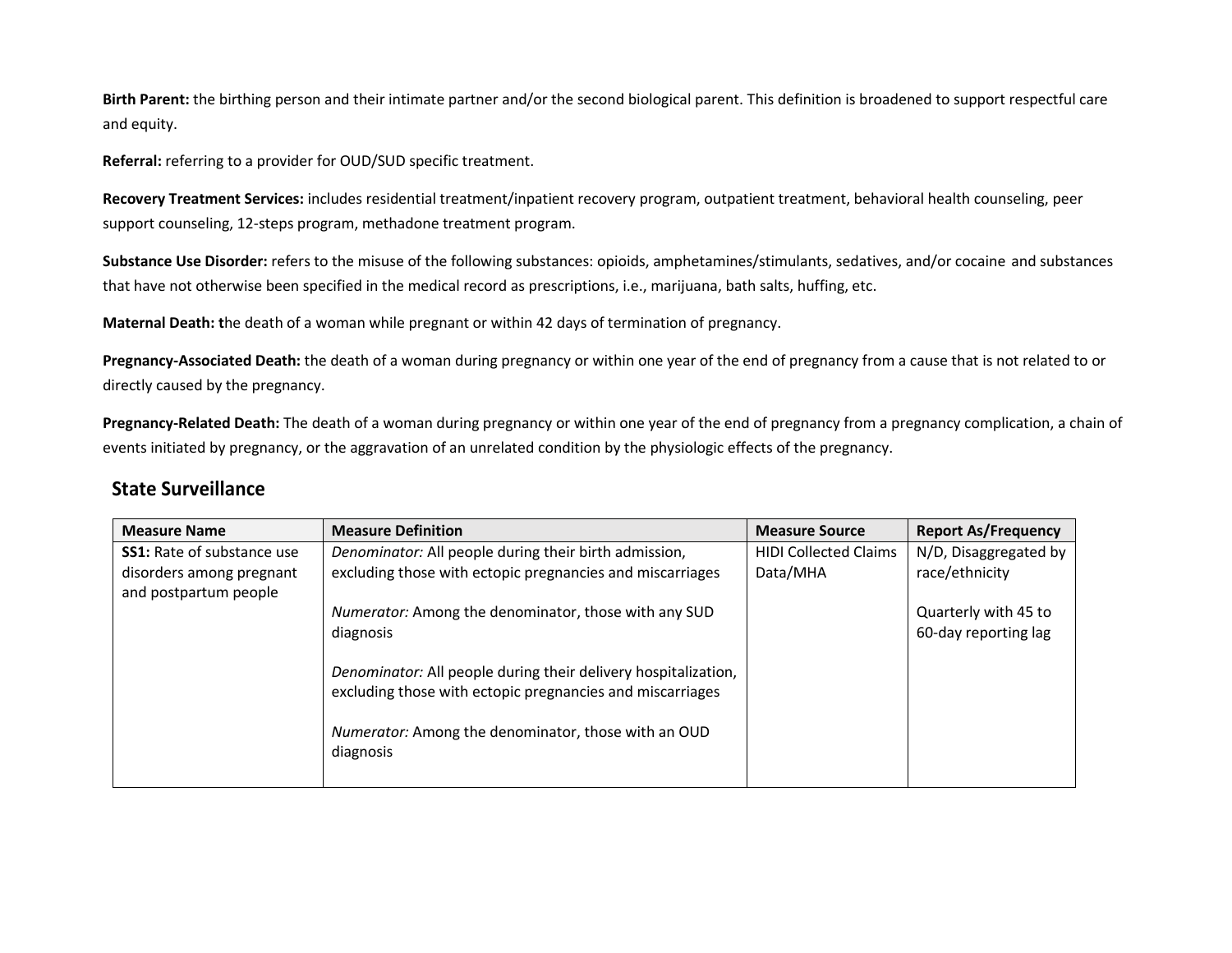| <b>SS2: Severe maternal</b><br>morbidity (SMM) (including<br>transfusion codes) among<br>people with SUD | Denominator: All people during their birth admission,<br>excluding those with ectopic pregnancies and miscarriages,<br>with substance use disorder<br>Numerator: Among the denominator, cases with any SMM<br>code<br>Denominator: All people during their birth admission,<br>excluding those with ectopic pregnancies and miscarriages,<br>with opioid use disorder<br>Numerator: Among the denominator, cases with any SMM<br>code                                       | <b>HIDI Collected Claims</b><br>Data/MHA                                           | N/D, Disaggregated by<br>race/ethnicity<br>Quarterly with 45 to 60-<br>day reporting lag |
|----------------------------------------------------------------------------------------------------------|-----------------------------------------------------------------------------------------------------------------------------------------------------------------------------------------------------------------------------------------------------------------------------------------------------------------------------------------------------------------------------------------------------------------------------------------------------------------------------|------------------------------------------------------------------------------------|------------------------------------------------------------------------------------------|
| SS3: SMM (excluding<br>transfusion codes) among<br>people with SUD                                       | Denominator: All people during their birth admission,<br>excluding those with ectopic pregnancies and miscarriages,<br>with substance use disorder<br>Numerator: Among the denominator, all cases with any non-<br>transfusion SMM code<br>Denominator: All people during their birth admission,<br>excluding those with ectopic pregnancies and miscarriages,<br>with opioid use disorder<br>Numerator: Among the denominator, cases with any non-<br>transfusion SMM code | <b>HIDI Collected Claims</b><br>Data/MHA                                           | N/D, Disaggregate by<br>race/ethnicity<br>Quarterly with 45 to<br>60-day reporting lag   |
| <b>SS4: Proportion of pregnancy-</b><br>associated deaths due to<br>overdose                             | Denominator: Total pregnancy-associated deaths<br>Numerator: Pregnancy-associated deaths due to overdose                                                                                                                                                                                                                                                                                                                                                                    | Missouri Pregnancy-<br><b>Associated Mortality</b><br><b>Review Board findings</b> | N/D, Disaggregate by<br>race/ethnicity<br>Quarterly with 45 to<br>60-day reporting lag   |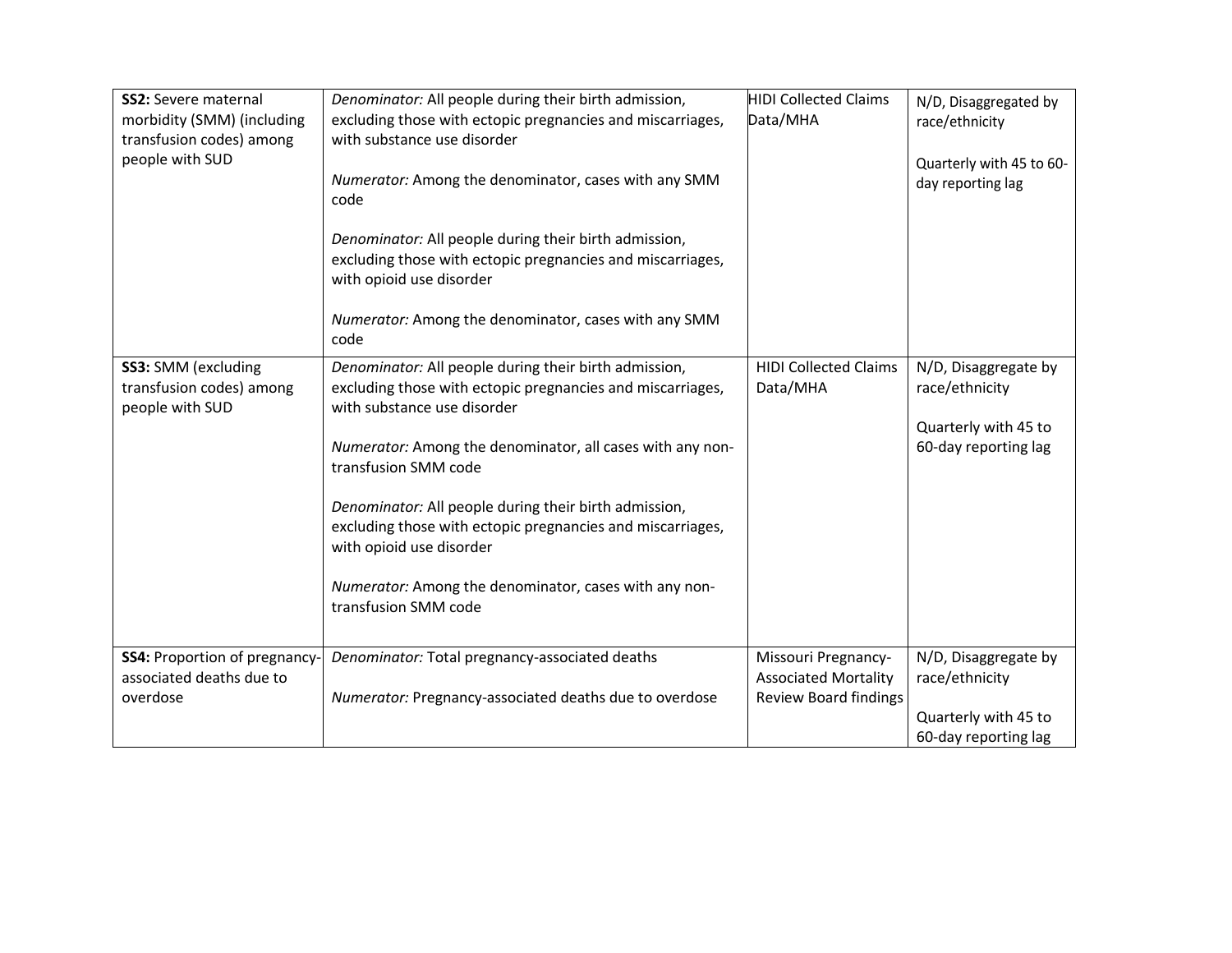## **Outcome Measures**

| <b>Measure Name</b>            | <b>Measure Definition</b>                                             | <b>Measure Source</b> | <b>Report As/Frequency</b> |
|--------------------------------|-----------------------------------------------------------------------|-----------------------|----------------------------|
| <b>O2: Percent of pregnant</b> | Denominator: Pregnant and postpartum people with OUD (see             | <b>Hospital Chart</b> | N/D; Disaggregate by       |
| and postpartum people with     | codes list - Appendix A)                                              | Abstraction           | race/ethnicity             |
| OUD who received or were       |                                                                       |                       |                            |
| referred to medication for     | Numerator: Among the denominator, those with documentation            |                       | Quarterly                  |
| opioid use disorder (MOUD)     | of having received or been referred to MOUD (aka Medication           |                       | Jan. - Mar. 2022           |
|                                | Assisted Treatment (MAT))                                             |                       | Apr. - Jun. 2022           |
|                                |                                                                       |                       | Jul. - Sept. 2022          |
|                                | Inclusion criteria: measure is met if receipt or referral to MOUD was |                       | Oct. - Dec. 2022           |
|                                | done at any time during the prenatal period or the birth admission    |                       | Jan. - Mar. 2023           |
|                                | whether or not the patient sustained therapy or completed the         |                       | Apr. - Jun. 2023           |
|                                | referral. Of note, efforts should be made to continue offering MAT    |                       | Jul. - Sept. 2023          |
|                                | at each visit if patient is actively using non-prescribed or illicit  |                       | Oct. - Dec. 2023           |
|                                | opioids or is found to be abusing prescribed opioids.                 |                       |                            |
| <b>O3: Percent of pregnant</b> | Denominator: Pregnant and postpartum people with SUD                  | <b>Hospital Chart</b> | N/D; Disaggregate by       |
| and postpartum people with     | (including OUD)                                                       | Abstraction           | race/ethnicity             |
| SUD who received or were       |                                                                       |                       | Quarterly                  |
| referred to recovery           | Numerator: Among the denominator, those with documentation of         |                       | Jan. - Mar. 2022           |
| treatment services             | having received or been referred to recovery treatment services       |                       | Apr. - Jun. 2022           |
|                                |                                                                       |                       | Jul. - Sept. 2022          |
|                                | Inclusion criteria: Includes any type of inpatient or outpatient      |                       | Oct. - Dec. 2022           |
|                                | cognitive behavioral therapy or substance use recovery                |                       | Jan. - Mar. 2023           |
|                                | treatment services, including withdrawal symptom management           |                       | Apr. - Jun. 2023           |
|                                | at any time in the prenatal period or birth admission.                |                       | Jul. - Sept. 2023          |
|                                |                                                                       |                       | Oct. - Dec. 2023           |
|                                |                                                                       |                       |                            |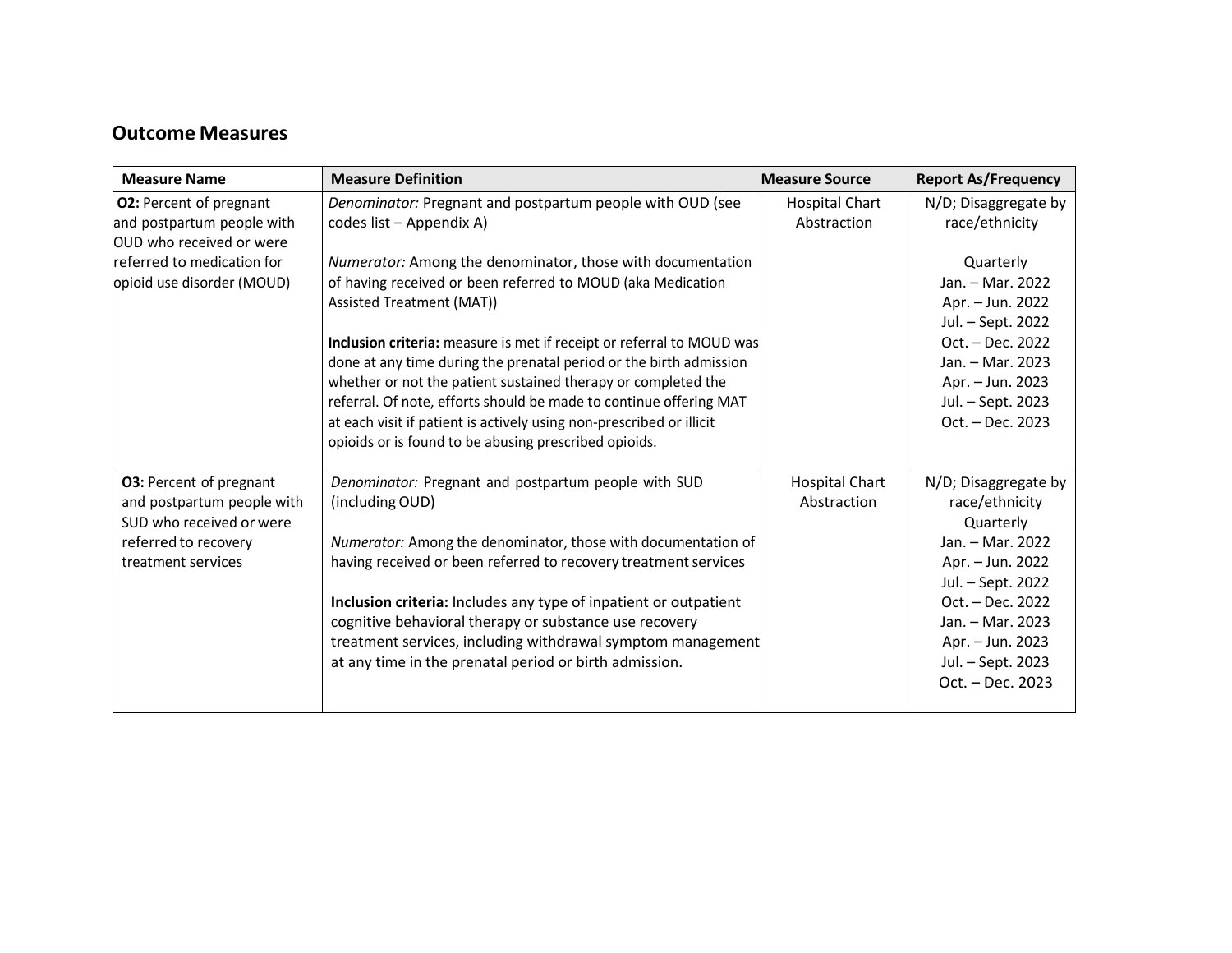| <b>O4:</b> Percent of pregnant and | Denominator: Pregnant and postpartum people with SUD                | <b>Hospital Chart</b> | N/D; Disaggregate by |
|------------------------------------|---------------------------------------------------------------------|-----------------------|----------------------|
| postpartum people with SUD         |                                                                     | Abstraction           | race/ethnicity       |
| who received or were               | Numerator: Among the denominator, those with documentation          |                       |                      |
| prescribed Naloxone prior to       | of having received or been prescribed Naloxone prior to delivery    |                       | Quarterly            |
| delivery discharge                 | discharge                                                           |                       | Jan. – Mar. 2022     |
|                                    |                                                                     |                       | Apr. – Jun. 2022     |
|                                    | Inclusion criteria: includes receipt or prescription of Naloxone at |                       | Jul. – Sept. 2022    |
|                                    | any time in the prenatal period or birth admission.                 |                       | Oct. – Dec. 2022     |
|                                    |                                                                     |                       | Jan. – Mar. 2023     |
|                                    | Note: ACOG (CO 711, October 2021) notes that patients at risk       |                       | Apr. – Jun. 2023     |
|                                    | of overdose, such as those with long-term use or high doses of      |                       | Jul. - Sept. 2023    |
|                                    | opioids, may benefit from having a naloxone kit available at all    |                       | Oct. – Dec. 2023     |
|                                    | times. Standardized Naloxone prescribing with an opioid             |                       |                      |
|                                    | prescription is not a recommendation.                               |                       |                      |
|                                    |                                                                     |                       |                      |
|                                    |                                                                     |                       |                      |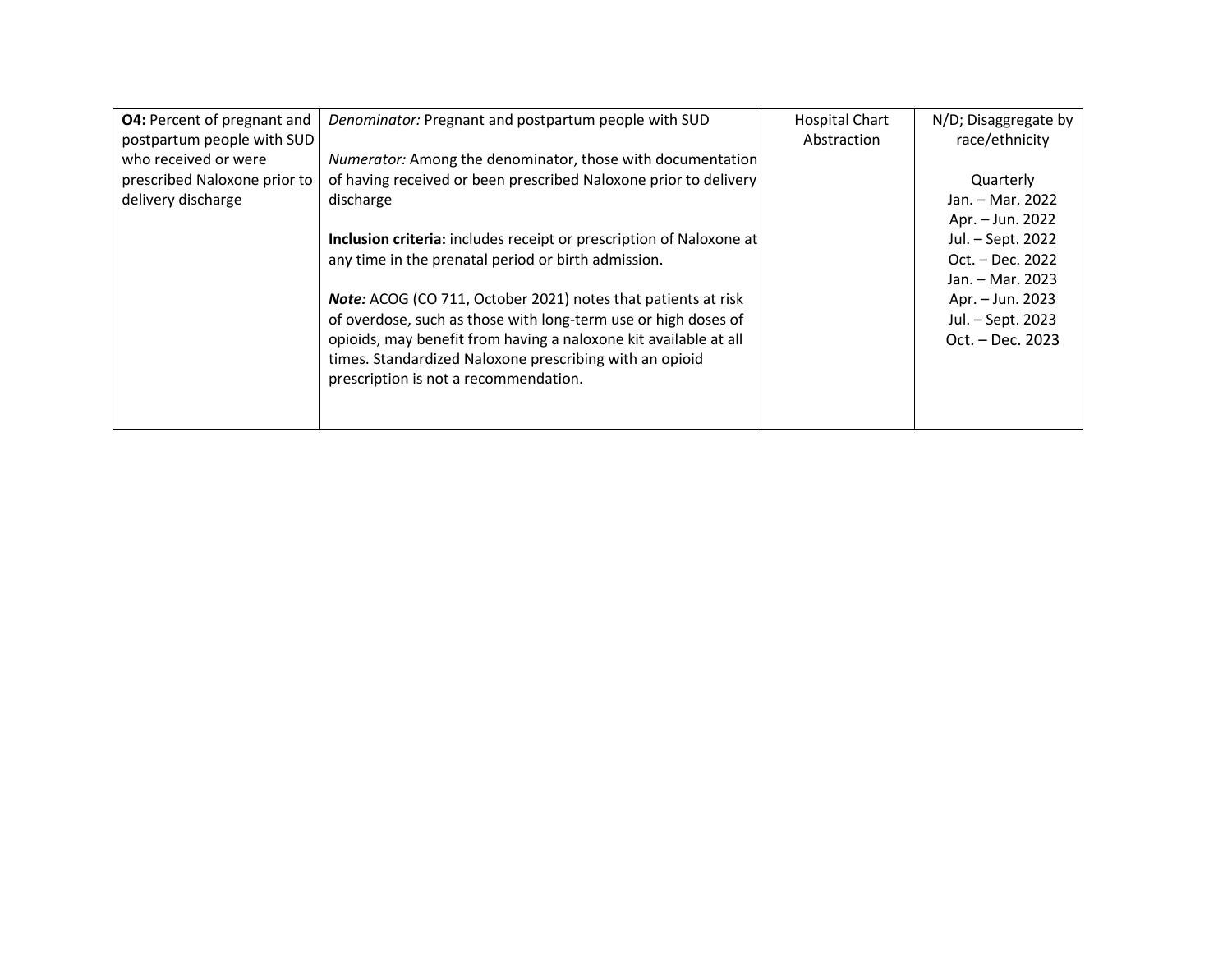# **Process Measures**

| <b>Measure Name</b>                                                                                                                                                                                                                                                      | <b>Measure Definition</b>                                                                                                                                                                                                                                                                                                                                                                                                                                                                                                                                                                                                                                                                                                  | <b>Measure Source</b>                | <b>Report As/Frequency</b>                                                                                                                                                                                                           |
|--------------------------------------------------------------------------------------------------------------------------------------------------------------------------------------------------------------------------------------------------------------------------|----------------------------------------------------------------------------------------------------------------------------------------------------------------------------------------------------------------------------------------------------------------------------------------------------------------------------------------------------------------------------------------------------------------------------------------------------------------------------------------------------------------------------------------------------------------------------------------------------------------------------------------------------------------------------------------------------------------------------|--------------------------------------|--------------------------------------------------------------------------------------------------------------------------------------------------------------------------------------------------------------------------------------|
| postpartum people<br>screened for SUDs<br>*Note: ACOG recommends<br>universal screening of every<br>patient upon initial prenatal<br>visit and as needed<br>throughout the<br>prenatal/postpartum phase.<br>Universal screening<br>supports health equity<br>constructs. | P1: Percent of pregnant and Denominator: Pregnant and postpartum people during their birth<br>admission<br>Numerator: Among the denominator, those with documentation<br>of having been screened for SUD using a validated screening tool<br>prenatally and during their birth admission<br>Inclusion criteria: Screening quickly assesses the risk and severity<br>of substance use and identifies the appropriate level of<br>treatment. Screening can occur in any health care setting<br>(SAMSHA, 2020). Validated screening tools include 4Ps, 4Ps Plus,<br>5Ps, NIDA Quick Screen, SURP-P and CRAFFT. Screening should<br>have occurred at least once prenatally or during a patient's<br>hospitalization for birth. | <b>Hospital Chart</b><br>Abstraction | N/D<br>Monthly<br>Collection begins Jan.<br>2022. Data should be<br>submitted to Life QI<br>portal within 30 days<br>of end of reported<br>month. Example:<br>January data is due by<br>March 1, February<br>data is due by April 1. |
| P2: Percent of pregnant and<br>postpartum people with<br>OUD who were counseled<br>on medication for opioid<br>use disorder (MOUD)                                                                                                                                       | Denominator: Pregnant and postpartum people with OUD during<br>their birth admission<br>Numerator: Among the denominator, those with documentation<br>of counseling for MOUD prenatally or during their birth<br>admission<br>Inclusion criteria: Counseling should have occurred at least once<br>prenatally or during a patient's hospitalization for birth.                                                                                                                                                                                                                                                                                                                                                             | <b>Hospital Chart</b><br>Abstraction | N/D<br>Monthly<br>Collection begins Jan.<br>2022. Data should be<br>submitted to Life QI<br>portal within 30 days<br>of end of reported<br>month. Example:<br>January data is due by<br>March 1, February<br>data is due by April 1. |
| P3: Percent of pregnant and<br>postpartum people with<br>SUD who were counseled<br>on recovery treatment<br>services                                                                                                                                                     | Denominator: Pregnant and postpartum people with SUD<br>(including OUD) during their birth admission<br>Numerator: Among the denominator, those with documentation<br>of counseling for recovery treatment services prenatally or<br>during their birth admission<br>Inclusion criteria: Counseling should have occurred at least once                                                                                                                                                                                                                                                                                                                                                                                     | <b>Hospital Chart</b><br>Abstraction | N/D<br>Monthly<br>Collection begins Jan.<br>2022. Data should be<br>submitted to Life QI<br>portal within 30 days<br>of end of reported                                                                                              |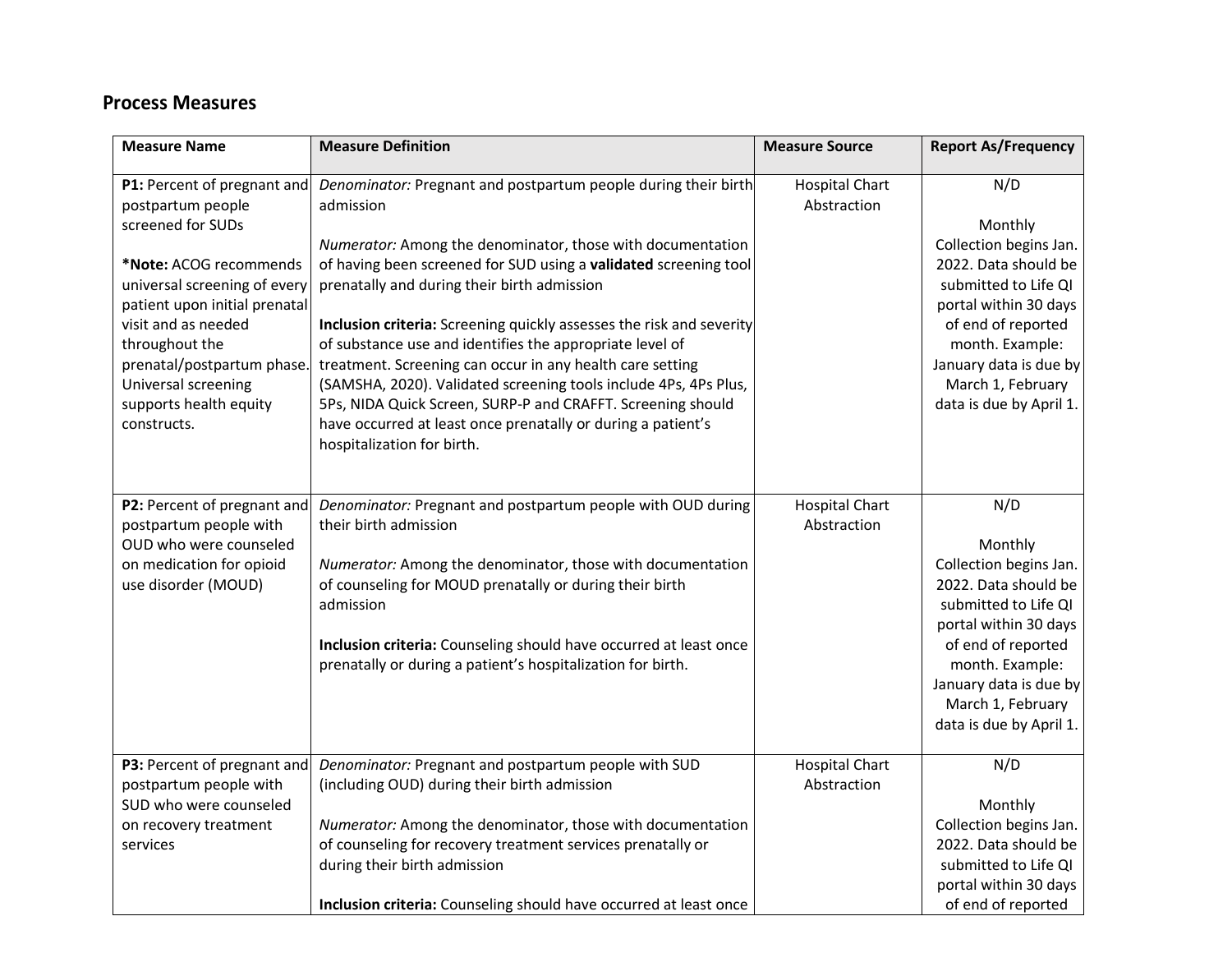|                                                                                                  | prenatally or during a patient's hospitalization for birth.                                                                                                                                                                                                                                                                                                                                                                                                                                                                                                                                                                                          |                                      | month. Example:<br>January data is due by<br>March 1, February<br>data is due by April 1.                                                                                                                                            |
|--------------------------------------------------------------------------------------------------|------------------------------------------------------------------------------------------------------------------------------------------------------------------------------------------------------------------------------------------------------------------------------------------------------------------------------------------------------------------------------------------------------------------------------------------------------------------------------------------------------------------------------------------------------------------------------------------------------------------------------------------------------|--------------------------------------|--------------------------------------------------------------------------------------------------------------------------------------------------------------------------------------------------------------------------------------|
| P4: Percent of pregnant and<br>postpartum people with<br>SUD who received Naloxone<br>counseling | Denominator: Pregnant and postpartum people with SUD during<br>their birth admission<br>Numerator: Among the denominator, those with documentation<br>of counseling for Naloxone prenatally or during their birth<br>admission<br>*Note: Due to the high rate of polysubstance use that includes<br>any mix of opioids, non-opioids and synthetic opioids, AIM<br>recommends Naloxone be prescribed for all patients with a<br>documented exposure or diagnosis of SUD to include OUD.                                                                                                                                                               | <b>Hospital Chart</b><br>Abstraction | N/D<br>Monthly<br>Collection begins Jan.<br>2022. Data should be<br>submitted to Life QI<br>portal within 30 days<br>of end of reported<br>month. Example:<br>January data is due by<br>March 1, February<br>data is due by April 1. |
| P5: Provider and Nursing<br>Education - Substance Use<br><b>Disorders</b>                        | At the end of each reporting period, what cumulative proportion<br>of OB providers and nurses (as organizationally identified) has<br>completed an educational training program on care for pregnant<br>and postpartum people with SUD?<br>*Note: The training should occur during the collaborative<br>timeframe and/or within the past two years to count in the<br>numerator. Consider methods to provide training to new<br>providers and staff as well through updated orientation<br>processes.                                                                                                                                                | <b>Hospital Report</b>               | Report proportion<br>completed rounded<br>up to nearest 10%<br>increment<br>Every 6 months (July<br>and December)                                                                                                                    |
| P6: Provider and Nursing<br>Education - Respectful and<br><b>Equitable Care</b>                  | At the end of each reporting period, what cumulative proportion<br>of OB providers and nurses (as organizationally identified) have<br>completed an educational training program(s) that included<br>content on stigma and implicit bias reduction, trauma-informed<br>care, and health equity specific to the perinatal population?<br>*Note: The training should occur during the collaborative<br>timeframe and/or within the past two years to count in the<br>numerator. Consider methods to provide training to new<br>providers and staff as well through updated orientation<br>processes. Content may be covered in more than one training; | <b>Hospital Report</b>               | Report proportion<br>completed rounded<br>up to nearest 10%<br>increment<br>Every 6 months (July<br>and December)                                                                                                                    |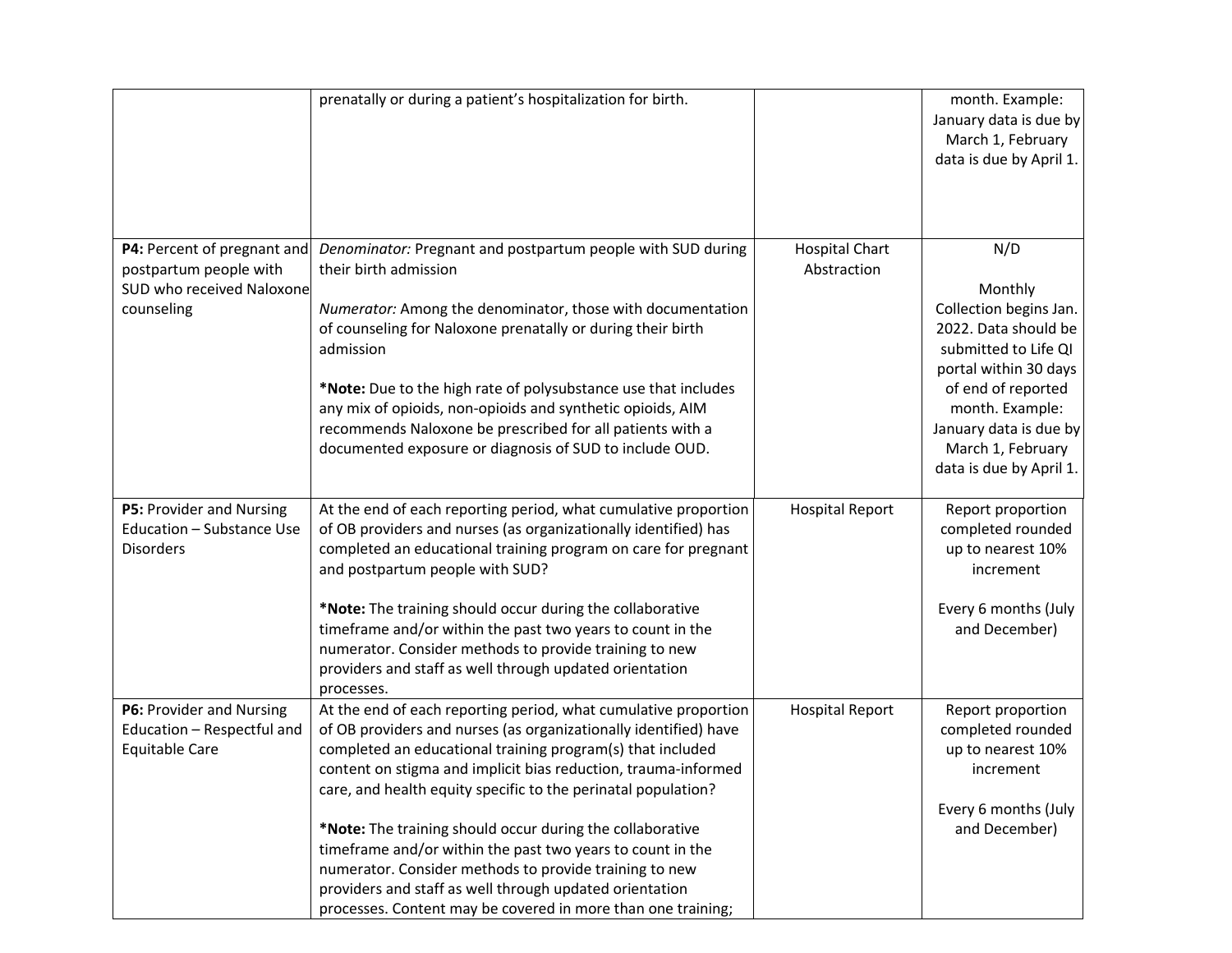| however, staff should not be included in the numerator until<br>training on all three components is complete. MHA will provide<br>training options to support organizations. |  |
|------------------------------------------------------------------------------------------------------------------------------------------------------------------------------|--|
|                                                                                                                                                                              |  |

## **Structure Measures**

| Has your hospital created a comprehensive list of community<br><b>Hospital Report</b><br><b>S1: Resource</b><br>Report Initial<br>resources, customized to include resources relevant for<br>Mapping/Identification of<br>pregnant and postpartum people, that will be shared with all<br><b>Community Resources</b><br>Collaborative<br>birthing units and outpatient OB sites?<br>(Hospitals are encouraged to look at current resources and<br>identify who helps serve this population and how you plan to | Measure Name | <b>Measure Description</b> | Measure Source | Report As                                         |
|----------------------------------------------------------------------------------------------------------------------------------------------------------------------------------------------------------------------------------------------------------------------------------------------------------------------------------------------------------------------------------------------------------------------------------------------------------------------------------------------------------------|--------------|----------------------------|----------------|---------------------------------------------------|
| build them into your referral model.)                                                                                                                                                                                                                                                                                                                                                                                                                                                                          |              |                            |                | <b>Completion Date and</b><br>Share Copy with the |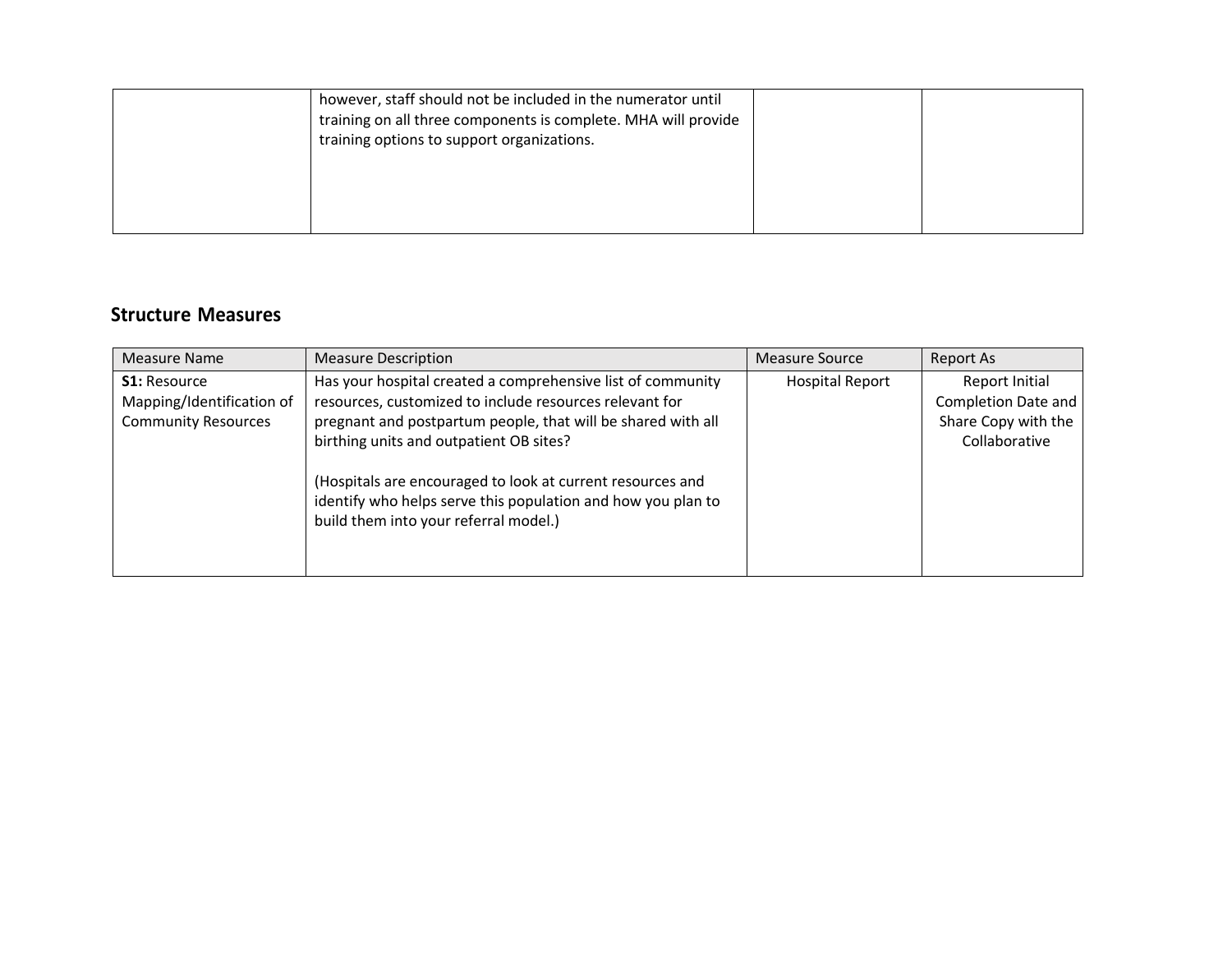| <b>S2: Patient Event Debriefs</b>                                                                         | Has your department established a standardized process to<br>conduct debriefs with patients after any severe event (not just<br>related to OUD/SUD)?<br>Inclusion criteria: Include patient support networks during<br>patient event debriefs, as requested by the patient. Severe                                                                                                                                                      | <b>Hospital Report</b> | Report Start Date of<br><b>Patient Event Debriefs</b><br>that includes patients<br>and Share Copy with<br>the Collaborative |
|-----------------------------------------------------------------------------------------------------------|-----------------------------------------------------------------------------------------------------------------------------------------------------------------------------------------------------------------------------------------------------------------------------------------------------------------------------------------------------------------------------------------------------------------------------------------|------------------------|-----------------------------------------------------------------------------------------------------------------------------|
|                                                                                                           | events may include the TJC sentinel event definition, severe<br>maternal morbidity, or fetal death.                                                                                                                                                                                                                                                                                                                                     |                        |                                                                                                                             |
| S3: General Pain<br><b>Management Guidelines</b>                                                          | Has your hospital implemented post-delivery and discharge pain<br>management prescribing guidelines for routine vaginal and<br>cesarean births focused on limiting opioid prescriptions?                                                                                                                                                                                                                                                | <b>Hospital Report</b> | <b>Report Policy</b><br><b>Implementation Date</b><br>and Share Copy with<br>the Collaborative                              |
|                                                                                                           | *Note: prescribing guidelines should be based on established<br>evidence-based practice, such as ACOG, SMFM, SAMSHA, and/or<br>CDC. This measure is met when all staff/provider education on<br>the policy is complete, and the policy is "live."                                                                                                                                                                                       |                        |                                                                                                                             |
| S4: OUD Pain<br>Management<br>Guidelines                                                                  | Has your hospital implemented specific pain management and<br>opioid prescribing guidelines for patients with OUD?                                                                                                                                                                                                                                                                                                                      | <b>Hospital Report</b> | <b>Report Policy</b><br><b>Implementation Date</b><br>and Share Copy with<br>the Collaborative                              |
| <b>S5: Validated Verbal</b><br>Screening Tools and<br>Resources Shared with<br><b>Prenatal Care Sites</b> | Has your hospital shared with all its prenatal care sites validated<br>verbal screening tools and follow up resources for OUD and SUD?<br>*Note: at a minimum, hospitals should plan to share this<br>information with prenatal care sites that have established<br>providers with birthing unit privileges and credentials as well as<br>clinics, providers and other birthing hospitals that routinely<br>transfer patients for care. | <b>Hospital Report</b> | <b>Report Completion</b><br>Date and Share Copy<br>with the Collaborative                                                   |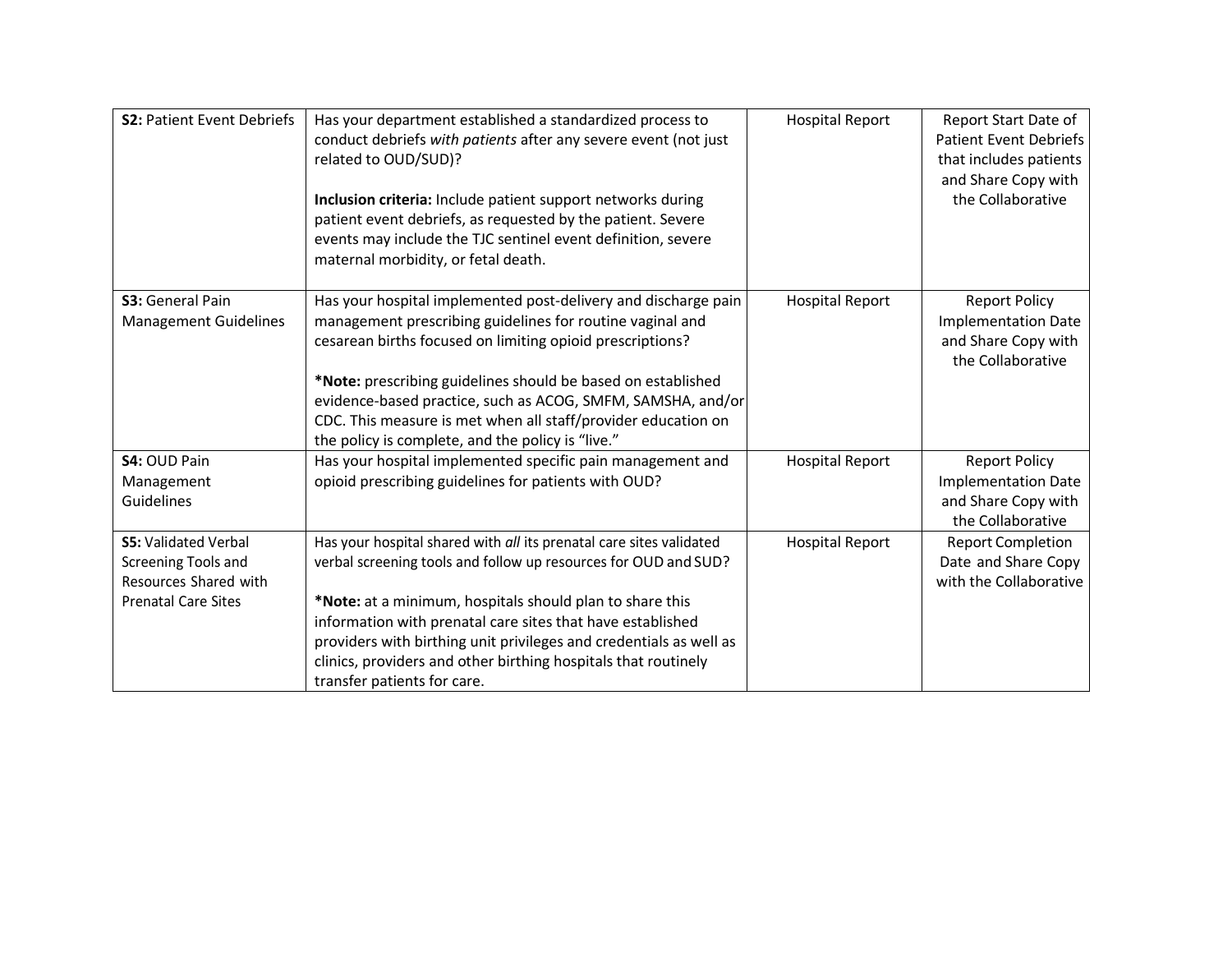## **Appendix A**

## **AIM SUD Codes List**

| <b>Variable</b> | ICD 10 Code | <b>Definition</b>                                                            |
|-----------------|-------------|------------------------------------------------------------------------------|
| <b>Opioids</b>  |             |                                                                              |
|                 | F11.10      | Opioid abuse, uncomplicated                                                  |
|                 | F11.11      | Opioid abuse, in remission                                                   |
|                 | F11.120     | Opioid abuse with intoxication, uncomplicated                                |
|                 | F11.121     | Opioid abuse with intoxication delirium                                      |
|                 | F11.122     | Opioid abuse with intoxication with perceptual disturbance                   |
|                 | F11.129     | Opioid abuse with intoxication, unspecified                                  |
|                 | F11.14      | Opioid abuse with opioid-induced mood disorder                               |
|                 | F11.150     | Opioid abuse with opioid-induced psychotic disorder with delusions           |
|                 | F11.151     | Opioid abuse with opioid-induced psychotic disorder with hallucinations      |
|                 | F11.159     | Opioid abuse with opioid-induced psychotic disorder, unspecified             |
|                 | F11.181     | Opioid abuse with opioid-induced sexual dysfunction                          |
|                 | F11.188     | Opioid abuse with other opioid-induced disorder                              |
|                 | F11.19      | Opioid abuse with unspecified opioid-induced disorder                        |
|                 | F11.20      | Opioid dependence, uncomplicated                                             |
|                 | F11.21      | Opioid dependence, in remission                                              |
|                 | F11.221     | Opioid dependence with intoxication delirium                                 |
|                 | F11.222     | Opioid dependence with intoxication with perceptual disturbance              |
|                 | F11.229     | Opioid dependence with intoxication, unspecified                             |
|                 | F11.23      | Opioid dependence with withdrawal                                            |
|                 | F11.29      | Opioid dependence with unspecified opioid-induced disorder                   |
|                 | F11.250     | Opioid dependence with opioid-induced psychotic disorder with delusions      |
|                 | F11.251     | Opioid dependence with opioid-induced psychotic disorder with hallucinations |
|                 | F11.259     | Opioid dependence with opioid-induced psychotic disorder, unspecified        |
|                 | F11.281     | Opioid dependence with opioid-induced sexual dysfunction                     |
|                 | F11.282     | Opioid dependence with opioid-induced sleep disorder                         |
|                 | F11.288     | Opioid dependence with other opioid-induced disorder                         |
|                 | F11.29      | Opioid dependence with unspecified opioid-induced disorder                   |
|                 | F11.90      | Opioid use, unspecified, uncomplicated                                       |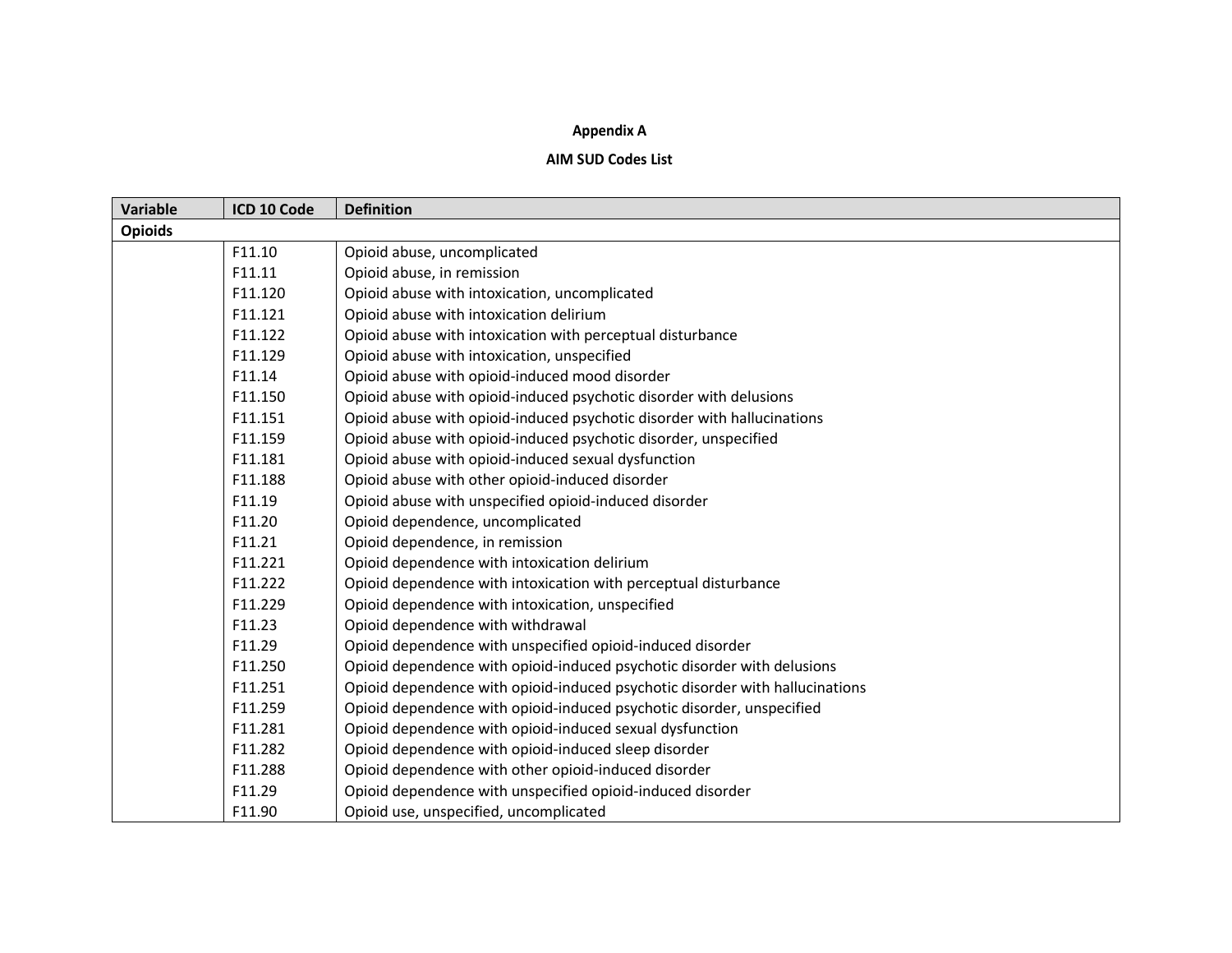|                  | F11.920            | Opioid use, unspecified with intoxication, uncomplicated                                                                                                                                                                      |
|------------------|--------------------|-------------------------------------------------------------------------------------------------------------------------------------------------------------------------------------------------------------------------------|
|                  | F11.921            | Opioid use, unspecified with intoxication delirium                                                                                                                                                                            |
|                  | F11.922            | Opioid use, unspecified with intoxication with perceptual disturbance                                                                                                                                                         |
|                  | F11.929            | Opioid use, unspecified with intoxication, unspecified                                                                                                                                                                        |
|                  | F11.93             | Opioid use, unspecified with withdrawal                                                                                                                                                                                       |
|                  | F11.94             | Opioid use, unspecified with opioid-induced mood disorder                                                                                                                                                                     |
|                  | F11.950            | Opioid use, unspecified with opioid-induced psychotic disorder with delusions                                                                                                                                                 |
|                  | F11.951            | Opioid use, unspecified with opioid-induced psychotic disorder with hallucinations                                                                                                                                            |
|                  | F11.959            | Opioid use, unspecified with opioid-induced psychotic disorder, unspecified                                                                                                                                                   |
|                  | F11.981            | Opioid use, unspecified with opioid-induced sexual dysfunction                                                                                                                                                                |
|                  | F11.982            | Opioid use, unspecified with opioid-induced sleep disorder                                                                                                                                                                    |
|                  | F11.988            | Opioid use, unspecified with other opioid-induced disorder                                                                                                                                                                    |
|                  | F11.99             | Opioid use, unspecified with unspecified opioid-induced disorder                                                                                                                                                              |
| <b>Sedatives</b> |                    |                                                                                                                                                                                                                               |
|                  | F13.10             | Sedative, hypnotic or anxiolytic abuse, uncomplicated                                                                                                                                                                         |
|                  | F13.11             | Sedative, hypnotic or anxiolytic abuse, in remission                                                                                                                                                                          |
|                  | F13.120            | Sedative, hypnotic or anxiolytic abuse with intoxication, uncomplicated                                                                                                                                                       |
|                  | F13.121            | Sedative, hypnotic or anxiolytic abuse with intoxication delirium                                                                                                                                                             |
|                  | F13.129            | Sedative, hypnotic or anxiolytic abuse with intoxication, unspecified                                                                                                                                                         |
|                  | F13.14             | Sedative, hypnotic or anxiolytic abuse with sedative, hypnotic or anxiolytic-induced mood disorder                                                                                                                            |
|                  | F13.150            | Sedative, hypnotic or anxiolytic abuse with sedative, hypnotic or anxiolytic-induced psychotic disorder with<br>delusions                                                                                                     |
|                  | F13.151            | Sedative, hypnotic or anxiolytic abuse with sedative, hypnotic or anxiolytic-induced psychotic disorder with<br>hallucinations                                                                                                |
|                  |                    |                                                                                                                                                                                                                               |
|                  | F13.159<br>F13.180 | Sedative, hypnotic or anxiolytic abuse with sedative, hypnotic or anxiolytic-induced psychotic disorder, unspecified<br>Sedative, hypnotic or anxiolytic abuse with sedative, hypnotic or anxiolytic-induced anxiety disorder |
|                  | F13.181            | Sedative, hypnotic or anxiolytic abuse with sedative, hypnotic or anxiolytic-induced sexual dysfunction                                                                                                                       |
|                  |                    | Sedative, hypnotic or anxiolytic abuse with sedative, hypnotic or anxiolytic-induced sleep disorder                                                                                                                           |
|                  | F13.182            | Sedative, hypnotic or anxiolytic abuse with other sedative, hypnotic or anxiolytic-induced disorder                                                                                                                           |
|                  | F13.188            | Sedative, hypnotic or anxiolytic abuse with unspecified sedative, hypnotic or anxiolytic-induced disorder                                                                                                                     |
|                  | F13.19             |                                                                                                                                                                                                                               |
|                  | F13.120            | Sedative, hypnotic or anxiolytic abuse with intoxication, uncomplicated<br>Sedative, hypnotic or anxiolytic dependence, in remission                                                                                          |
|                  | F13.21             |                                                                                                                                                                                                                               |
|                  | F13.220            | Sedative, hypnotic or anxiolytic dependence with intoxication, uncomplicated                                                                                                                                                  |
|                  | F13.221            | Sedative, hypnotic or anxiolytic dependence with intoxication delirium                                                                                                                                                        |
|                  |                    |                                                                                                                                                                                                                               |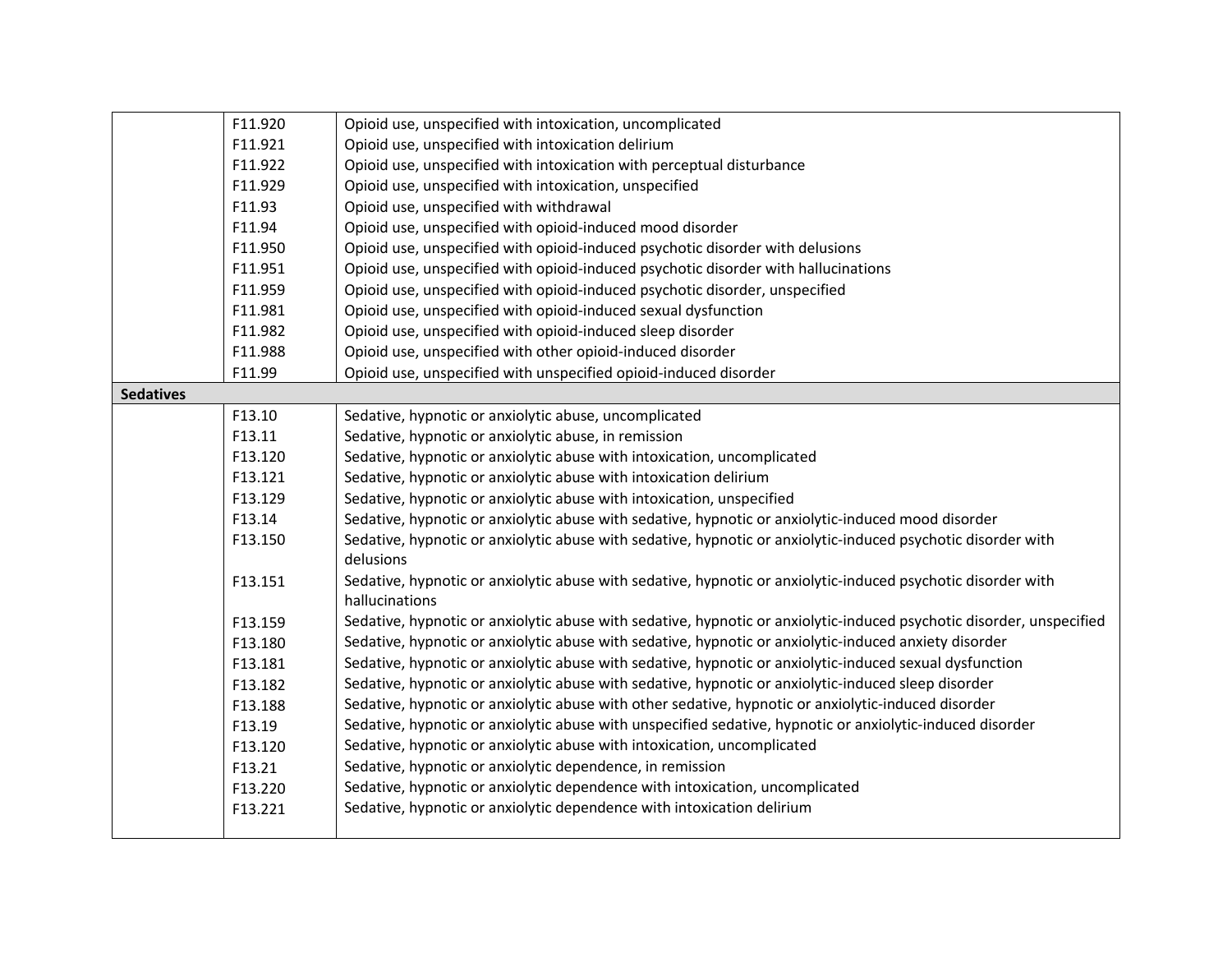| F13.229<br>Sedative, hypnotic or anxiolytic dependence with intoxication, unspecified<br>F13.230<br>Sedative, hypnotic or anxiolytic dependence with withdrawal, uncomplicated<br>F13.231<br>Sedative, hypnotic or anxiolytic dependence with withdrawal delirium<br>F13.232<br>Sedative, hypnotic or anxiolytic dependence with withdrawal with perceptual disturbance<br>F13.239<br>Sedative, hypnotic or anxiolytic dependence with withdrawal, unspecified<br>F13.24<br>Sedative, hypnotic or anxiolytic dependence with sedative, hypnotic or anxiolytic-induced mood disorder<br>F13.250<br>Sedative, hypnotic or anxiolytic dependence with sedative, hypnotic or anxiolytic-induced psychotic disorder with<br>delusions<br>Sedative, hypnotic or anxiolytic dependence with sedative, hypnotic or anxiolytic-induced psychotic disorder with<br>F13.251<br>hallucinations<br>Sedative, hypnotic or anxiolytic dependence with sedative, hypnotic or anxiolytic-induced psychotic disorder,<br>F13.259<br>unspecified<br>Sedative, hypnotic or anxiolytic dependence with sedative, hypnotic or anxiolytic-induced persisting amnestic<br>F13.26<br>disorder<br>Sedative, hypnotic or anxiolytic dependence with sedative, hypnotic or anxiolytic-induced persisting dementia<br>F13.27<br>Sedative, hypnotic or anxiolytic dependence with sedative, hypnotic or anxiolytic-induced anxiety disorder<br>F13.280<br>Sedative, hypnotic or anxiolytic dependence with sedative, hypnotic or anxiolytic-induced sexual dysfunction<br>F13.281<br>Sedative, hypnotic or anxiolytic dependence with sedative, hypnotic or anxiolytic-induced sleep disorder<br>F13.282<br>Sedative, hypnotic or anxiolytic dependence with other sedative, hypnotic or anxiolytic-induced disorder<br>F13.288<br>Sedative, hypnotic or anxiolytic dependence with unspecified sedative, hypnotic or anxiolytic-induced disorder<br>F13.29<br>Sedative, hypnotic, or anxiolytic use, unspecified, uncomplicated<br>F13.90<br>Sedative, hypnotic or anxiolytic use, unspecified with intoxication, uncomplicated<br>F13.920<br>Sedative, hypnotic or anxiolytic use, unspecified with intoxication delirium<br>F13.921<br>Sedative, hypnotic or anxiolytic use, unspecified with intoxication, unspecified<br>F13.929<br>Sedative, hypnotic or anxiolytic use, unspecified with withdrawal, uncomplicated<br>F13.930<br>Sedative, hypnotic or anxiolytic use, unspecified with withdrawal delirium<br>F13.931<br>Sedative, hypnotic or anxiolytic use, unspecified with withdrawal with perceptual disturbances<br>F13.932<br>Sedative, hypnotic or anxiolytic use, unspecified with withdrawal, unspecified<br>F13.939<br>Sedative, hypnotic or anxiolytic use, unspecified with sedative, hypnotic or anxiolytic-induced mood disorder<br>F13.94<br>Sedative, hypnotic or anxiolytic use, unspecified with sedative, hypnotic or anxiolytic-induced psychotic disorder<br>F13.950<br>with delusions<br>Sedative, hypnotic or anxiolytic use, unspecified with sedative, hypnotic or anxiolytic-induced psychotic disorder<br>F13.951<br>with hallucinations<br>Sedative, hypnotic or anxiolytic use, unspecified with sedative, hypnotic or anxiolytic-induced psychotic disorder,<br>F13.959<br>unspecified |  |  |
|--------------------------------------------------------------------------------------------------------------------------------------------------------------------------------------------------------------------------------------------------------------------------------------------------------------------------------------------------------------------------------------------------------------------------------------------------------------------------------------------------------------------------------------------------------------------------------------------------------------------------------------------------------------------------------------------------------------------------------------------------------------------------------------------------------------------------------------------------------------------------------------------------------------------------------------------------------------------------------------------------------------------------------------------------------------------------------------------------------------------------------------------------------------------------------------------------------------------------------------------------------------------------------------------------------------------------------------------------------------------------------------------------------------------------------------------------------------------------------------------------------------------------------------------------------------------------------------------------------------------------------------------------------------------------------------------------------------------------------------------------------------------------------------------------------------------------------------------------------------------------------------------------------------------------------------------------------------------------------------------------------------------------------------------------------------------------------------------------------------------------------------------------------------------------------------------------------------------------------------------------------------------------------------------------------------------------------------------------------------------------------------------------------------------------------------------------------------------------------------------------------------------------------------------------------------------------------------------------------------------------------------------------------------------------------------------------------------------------------------------------------------------------------------------------------------------------------------------------------------------------------------------------------------------------------------------------------------------------------------------------------------------------------------------------------------------------------------------------------------------------------------------------------------------------------------------------------------------------------------------------------------------------------------------------|--|--|
|                                                                                                                                                                                                                                                                                                                                                                                                                                                                                                                                                                                                                                                                                                                                                                                                                                                                                                                                                                                                                                                                                                                                                                                                                                                                                                                                                                                                                                                                                                                                                                                                                                                                                                                                                                                                                                                                                                                                                                                                                                                                                                                                                                                                                                                                                                                                                                                                                                                                                                                                                                                                                                                                                                                                                                                                                                                                                                                                                                                                                                                                                                                                                                                                                                                                                                  |  |  |
|                                                                                                                                                                                                                                                                                                                                                                                                                                                                                                                                                                                                                                                                                                                                                                                                                                                                                                                                                                                                                                                                                                                                                                                                                                                                                                                                                                                                                                                                                                                                                                                                                                                                                                                                                                                                                                                                                                                                                                                                                                                                                                                                                                                                                                                                                                                                                                                                                                                                                                                                                                                                                                                                                                                                                                                                                                                                                                                                                                                                                                                                                                                                                                                                                                                                                                  |  |  |
|                                                                                                                                                                                                                                                                                                                                                                                                                                                                                                                                                                                                                                                                                                                                                                                                                                                                                                                                                                                                                                                                                                                                                                                                                                                                                                                                                                                                                                                                                                                                                                                                                                                                                                                                                                                                                                                                                                                                                                                                                                                                                                                                                                                                                                                                                                                                                                                                                                                                                                                                                                                                                                                                                                                                                                                                                                                                                                                                                                                                                                                                                                                                                                                                                                                                                                  |  |  |
|                                                                                                                                                                                                                                                                                                                                                                                                                                                                                                                                                                                                                                                                                                                                                                                                                                                                                                                                                                                                                                                                                                                                                                                                                                                                                                                                                                                                                                                                                                                                                                                                                                                                                                                                                                                                                                                                                                                                                                                                                                                                                                                                                                                                                                                                                                                                                                                                                                                                                                                                                                                                                                                                                                                                                                                                                                                                                                                                                                                                                                                                                                                                                                                                                                                                                                  |  |  |
|                                                                                                                                                                                                                                                                                                                                                                                                                                                                                                                                                                                                                                                                                                                                                                                                                                                                                                                                                                                                                                                                                                                                                                                                                                                                                                                                                                                                                                                                                                                                                                                                                                                                                                                                                                                                                                                                                                                                                                                                                                                                                                                                                                                                                                                                                                                                                                                                                                                                                                                                                                                                                                                                                                                                                                                                                                                                                                                                                                                                                                                                                                                                                                                                                                                                                                  |  |  |
|                                                                                                                                                                                                                                                                                                                                                                                                                                                                                                                                                                                                                                                                                                                                                                                                                                                                                                                                                                                                                                                                                                                                                                                                                                                                                                                                                                                                                                                                                                                                                                                                                                                                                                                                                                                                                                                                                                                                                                                                                                                                                                                                                                                                                                                                                                                                                                                                                                                                                                                                                                                                                                                                                                                                                                                                                                                                                                                                                                                                                                                                                                                                                                                                                                                                                                  |  |  |
|                                                                                                                                                                                                                                                                                                                                                                                                                                                                                                                                                                                                                                                                                                                                                                                                                                                                                                                                                                                                                                                                                                                                                                                                                                                                                                                                                                                                                                                                                                                                                                                                                                                                                                                                                                                                                                                                                                                                                                                                                                                                                                                                                                                                                                                                                                                                                                                                                                                                                                                                                                                                                                                                                                                                                                                                                                                                                                                                                                                                                                                                                                                                                                                                                                                                                                  |  |  |
|                                                                                                                                                                                                                                                                                                                                                                                                                                                                                                                                                                                                                                                                                                                                                                                                                                                                                                                                                                                                                                                                                                                                                                                                                                                                                                                                                                                                                                                                                                                                                                                                                                                                                                                                                                                                                                                                                                                                                                                                                                                                                                                                                                                                                                                                                                                                                                                                                                                                                                                                                                                                                                                                                                                                                                                                                                                                                                                                                                                                                                                                                                                                                                                                                                                                                                  |  |  |
|                                                                                                                                                                                                                                                                                                                                                                                                                                                                                                                                                                                                                                                                                                                                                                                                                                                                                                                                                                                                                                                                                                                                                                                                                                                                                                                                                                                                                                                                                                                                                                                                                                                                                                                                                                                                                                                                                                                                                                                                                                                                                                                                                                                                                                                                                                                                                                                                                                                                                                                                                                                                                                                                                                                                                                                                                                                                                                                                                                                                                                                                                                                                                                                                                                                                                                  |  |  |
|                                                                                                                                                                                                                                                                                                                                                                                                                                                                                                                                                                                                                                                                                                                                                                                                                                                                                                                                                                                                                                                                                                                                                                                                                                                                                                                                                                                                                                                                                                                                                                                                                                                                                                                                                                                                                                                                                                                                                                                                                                                                                                                                                                                                                                                                                                                                                                                                                                                                                                                                                                                                                                                                                                                                                                                                                                                                                                                                                                                                                                                                                                                                                                                                                                                                                                  |  |  |
|                                                                                                                                                                                                                                                                                                                                                                                                                                                                                                                                                                                                                                                                                                                                                                                                                                                                                                                                                                                                                                                                                                                                                                                                                                                                                                                                                                                                                                                                                                                                                                                                                                                                                                                                                                                                                                                                                                                                                                                                                                                                                                                                                                                                                                                                                                                                                                                                                                                                                                                                                                                                                                                                                                                                                                                                                                                                                                                                                                                                                                                                                                                                                                                                                                                                                                  |  |  |
|                                                                                                                                                                                                                                                                                                                                                                                                                                                                                                                                                                                                                                                                                                                                                                                                                                                                                                                                                                                                                                                                                                                                                                                                                                                                                                                                                                                                                                                                                                                                                                                                                                                                                                                                                                                                                                                                                                                                                                                                                                                                                                                                                                                                                                                                                                                                                                                                                                                                                                                                                                                                                                                                                                                                                                                                                                                                                                                                                                                                                                                                                                                                                                                                                                                                                                  |  |  |
|                                                                                                                                                                                                                                                                                                                                                                                                                                                                                                                                                                                                                                                                                                                                                                                                                                                                                                                                                                                                                                                                                                                                                                                                                                                                                                                                                                                                                                                                                                                                                                                                                                                                                                                                                                                                                                                                                                                                                                                                                                                                                                                                                                                                                                                                                                                                                                                                                                                                                                                                                                                                                                                                                                                                                                                                                                                                                                                                                                                                                                                                                                                                                                                                                                                                                                  |  |  |
|                                                                                                                                                                                                                                                                                                                                                                                                                                                                                                                                                                                                                                                                                                                                                                                                                                                                                                                                                                                                                                                                                                                                                                                                                                                                                                                                                                                                                                                                                                                                                                                                                                                                                                                                                                                                                                                                                                                                                                                                                                                                                                                                                                                                                                                                                                                                                                                                                                                                                                                                                                                                                                                                                                                                                                                                                                                                                                                                                                                                                                                                                                                                                                                                                                                                                                  |  |  |
|                                                                                                                                                                                                                                                                                                                                                                                                                                                                                                                                                                                                                                                                                                                                                                                                                                                                                                                                                                                                                                                                                                                                                                                                                                                                                                                                                                                                                                                                                                                                                                                                                                                                                                                                                                                                                                                                                                                                                                                                                                                                                                                                                                                                                                                                                                                                                                                                                                                                                                                                                                                                                                                                                                                                                                                                                                                                                                                                                                                                                                                                                                                                                                                                                                                                                                  |  |  |
|                                                                                                                                                                                                                                                                                                                                                                                                                                                                                                                                                                                                                                                                                                                                                                                                                                                                                                                                                                                                                                                                                                                                                                                                                                                                                                                                                                                                                                                                                                                                                                                                                                                                                                                                                                                                                                                                                                                                                                                                                                                                                                                                                                                                                                                                                                                                                                                                                                                                                                                                                                                                                                                                                                                                                                                                                                                                                                                                                                                                                                                                                                                                                                                                                                                                                                  |  |  |
|                                                                                                                                                                                                                                                                                                                                                                                                                                                                                                                                                                                                                                                                                                                                                                                                                                                                                                                                                                                                                                                                                                                                                                                                                                                                                                                                                                                                                                                                                                                                                                                                                                                                                                                                                                                                                                                                                                                                                                                                                                                                                                                                                                                                                                                                                                                                                                                                                                                                                                                                                                                                                                                                                                                                                                                                                                                                                                                                                                                                                                                                                                                                                                                                                                                                                                  |  |  |
|                                                                                                                                                                                                                                                                                                                                                                                                                                                                                                                                                                                                                                                                                                                                                                                                                                                                                                                                                                                                                                                                                                                                                                                                                                                                                                                                                                                                                                                                                                                                                                                                                                                                                                                                                                                                                                                                                                                                                                                                                                                                                                                                                                                                                                                                                                                                                                                                                                                                                                                                                                                                                                                                                                                                                                                                                                                                                                                                                                                                                                                                                                                                                                                                                                                                                                  |  |  |
|                                                                                                                                                                                                                                                                                                                                                                                                                                                                                                                                                                                                                                                                                                                                                                                                                                                                                                                                                                                                                                                                                                                                                                                                                                                                                                                                                                                                                                                                                                                                                                                                                                                                                                                                                                                                                                                                                                                                                                                                                                                                                                                                                                                                                                                                                                                                                                                                                                                                                                                                                                                                                                                                                                                                                                                                                                                                                                                                                                                                                                                                                                                                                                                                                                                                                                  |  |  |
|                                                                                                                                                                                                                                                                                                                                                                                                                                                                                                                                                                                                                                                                                                                                                                                                                                                                                                                                                                                                                                                                                                                                                                                                                                                                                                                                                                                                                                                                                                                                                                                                                                                                                                                                                                                                                                                                                                                                                                                                                                                                                                                                                                                                                                                                                                                                                                                                                                                                                                                                                                                                                                                                                                                                                                                                                                                                                                                                                                                                                                                                                                                                                                                                                                                                                                  |  |  |
|                                                                                                                                                                                                                                                                                                                                                                                                                                                                                                                                                                                                                                                                                                                                                                                                                                                                                                                                                                                                                                                                                                                                                                                                                                                                                                                                                                                                                                                                                                                                                                                                                                                                                                                                                                                                                                                                                                                                                                                                                                                                                                                                                                                                                                                                                                                                                                                                                                                                                                                                                                                                                                                                                                                                                                                                                                                                                                                                                                                                                                                                                                                                                                                                                                                                                                  |  |  |
|                                                                                                                                                                                                                                                                                                                                                                                                                                                                                                                                                                                                                                                                                                                                                                                                                                                                                                                                                                                                                                                                                                                                                                                                                                                                                                                                                                                                                                                                                                                                                                                                                                                                                                                                                                                                                                                                                                                                                                                                                                                                                                                                                                                                                                                                                                                                                                                                                                                                                                                                                                                                                                                                                                                                                                                                                                                                                                                                                                                                                                                                                                                                                                                                                                                                                                  |  |  |
|                                                                                                                                                                                                                                                                                                                                                                                                                                                                                                                                                                                                                                                                                                                                                                                                                                                                                                                                                                                                                                                                                                                                                                                                                                                                                                                                                                                                                                                                                                                                                                                                                                                                                                                                                                                                                                                                                                                                                                                                                                                                                                                                                                                                                                                                                                                                                                                                                                                                                                                                                                                                                                                                                                                                                                                                                                                                                                                                                                                                                                                                                                                                                                                                                                                                                                  |  |  |
|                                                                                                                                                                                                                                                                                                                                                                                                                                                                                                                                                                                                                                                                                                                                                                                                                                                                                                                                                                                                                                                                                                                                                                                                                                                                                                                                                                                                                                                                                                                                                                                                                                                                                                                                                                                                                                                                                                                                                                                                                                                                                                                                                                                                                                                                                                                                                                                                                                                                                                                                                                                                                                                                                                                                                                                                                                                                                                                                                                                                                                                                                                                                                                                                                                                                                                  |  |  |
|                                                                                                                                                                                                                                                                                                                                                                                                                                                                                                                                                                                                                                                                                                                                                                                                                                                                                                                                                                                                                                                                                                                                                                                                                                                                                                                                                                                                                                                                                                                                                                                                                                                                                                                                                                                                                                                                                                                                                                                                                                                                                                                                                                                                                                                                                                                                                                                                                                                                                                                                                                                                                                                                                                                                                                                                                                                                                                                                                                                                                                                                                                                                                                                                                                                                                                  |  |  |
|                                                                                                                                                                                                                                                                                                                                                                                                                                                                                                                                                                                                                                                                                                                                                                                                                                                                                                                                                                                                                                                                                                                                                                                                                                                                                                                                                                                                                                                                                                                                                                                                                                                                                                                                                                                                                                                                                                                                                                                                                                                                                                                                                                                                                                                                                                                                                                                                                                                                                                                                                                                                                                                                                                                                                                                                                                                                                                                                                                                                                                                                                                                                                                                                                                                                                                  |  |  |
|                                                                                                                                                                                                                                                                                                                                                                                                                                                                                                                                                                                                                                                                                                                                                                                                                                                                                                                                                                                                                                                                                                                                                                                                                                                                                                                                                                                                                                                                                                                                                                                                                                                                                                                                                                                                                                                                                                                                                                                                                                                                                                                                                                                                                                                                                                                                                                                                                                                                                                                                                                                                                                                                                                                                                                                                                                                                                                                                                                                                                                                                                                                                                                                                                                                                                                  |  |  |
|                                                                                                                                                                                                                                                                                                                                                                                                                                                                                                                                                                                                                                                                                                                                                                                                                                                                                                                                                                                                                                                                                                                                                                                                                                                                                                                                                                                                                                                                                                                                                                                                                                                                                                                                                                                                                                                                                                                                                                                                                                                                                                                                                                                                                                                                                                                                                                                                                                                                                                                                                                                                                                                                                                                                                                                                                                                                                                                                                                                                                                                                                                                                                                                                                                                                                                  |  |  |
|                                                                                                                                                                                                                                                                                                                                                                                                                                                                                                                                                                                                                                                                                                                                                                                                                                                                                                                                                                                                                                                                                                                                                                                                                                                                                                                                                                                                                                                                                                                                                                                                                                                                                                                                                                                                                                                                                                                                                                                                                                                                                                                                                                                                                                                                                                                                                                                                                                                                                                                                                                                                                                                                                                                                                                                                                                                                                                                                                                                                                                                                                                                                                                                                                                                                                                  |  |  |
|                                                                                                                                                                                                                                                                                                                                                                                                                                                                                                                                                                                                                                                                                                                                                                                                                                                                                                                                                                                                                                                                                                                                                                                                                                                                                                                                                                                                                                                                                                                                                                                                                                                                                                                                                                                                                                                                                                                                                                                                                                                                                                                                                                                                                                                                                                                                                                                                                                                                                                                                                                                                                                                                                                                                                                                                                                                                                                                                                                                                                                                                                                                                                                                                                                                                                                  |  |  |
|                                                                                                                                                                                                                                                                                                                                                                                                                                                                                                                                                                                                                                                                                                                                                                                                                                                                                                                                                                                                                                                                                                                                                                                                                                                                                                                                                                                                                                                                                                                                                                                                                                                                                                                                                                                                                                                                                                                                                                                                                                                                                                                                                                                                                                                                                                                                                                                                                                                                                                                                                                                                                                                                                                                                                                                                                                                                                                                                                                                                                                                                                                                                                                                                                                                                                                  |  |  |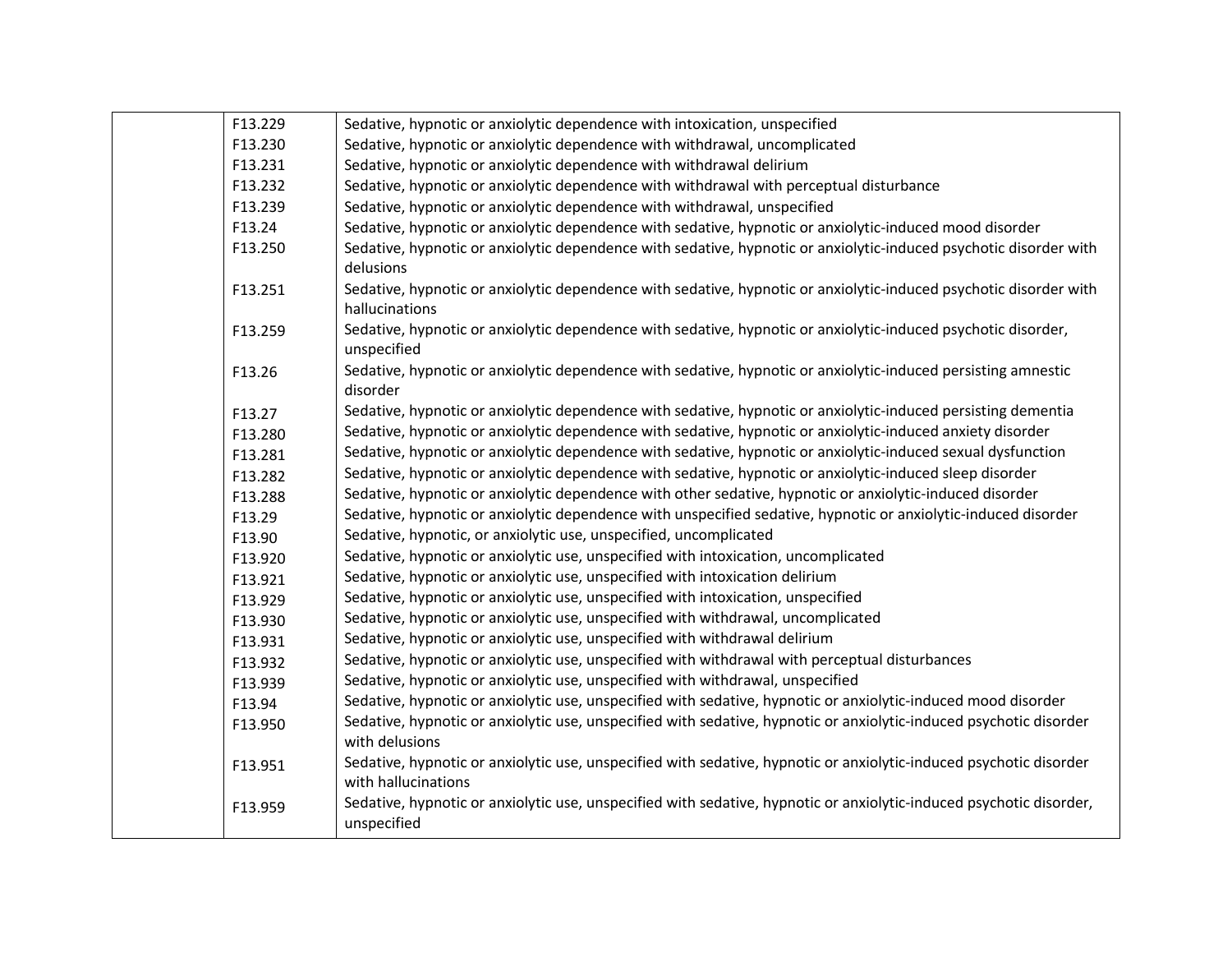|         | F13.96  |                                                                                                                                 |  |  |
|---------|---------|---------------------------------------------------------------------------------------------------------------------------------|--|--|
|         |         | Sedative, hypnotic or anxiolytic use, unspecified with sedative, hypnotic or anxiolytic-induced persisting amnestic<br>disorder |  |  |
|         | F13.97  | Sedative, hypnotic or anxiolytic use, unspecified with sedative, hypnotic or anxiolytic-induced persisting dementia             |  |  |
|         | F13.980 | Sedative, hypnotic or anxiolytic use, unspecified with sedative, hypnotic or anxiolytic-induced anxiety disorder                |  |  |
|         | F13.981 | Sedative, hypnotic or anxiolytic use, unspecified with sedative, hypnotic or anxiolytic-induced sexual dysfunction              |  |  |
|         | F13.982 | Sedative, hypnotic or anxiolytic use, unspecified with sedative, hypnotic or anxiolytic-induced sleep disorder                  |  |  |
|         | F13.988 | Sedative, hypnotic or anxiolytic use, unspecified with other sedative, hypnotic or anxiolytic-induced disorder                  |  |  |
|         | F13.99  | Sedative, hypnotic or anxiolytic use, unspecified with unspecified sedative, hypnotic or anxiolytic-induced disorder            |  |  |
| Cocaine |         |                                                                                                                                 |  |  |
|         | F14.10  | Cocaine abuse, uncomplicated                                                                                                    |  |  |
|         | F14.11  | Cocaine abuse, in remission                                                                                                     |  |  |
|         | F14.120 | Cocaine abuse with intoxication, uncomplicated                                                                                  |  |  |
|         | F14.121 | Cocaine abuse with intoxication with delirium                                                                                   |  |  |
|         | F14.122 | Cocaine abuse with intoxication with perceptual disturbance                                                                     |  |  |
|         | F14.129 | Cocaine abuse with intoxication, unspecified                                                                                    |  |  |
|         | F14.14  | Cocaine abuse with cocaine-induced mood disorder                                                                                |  |  |
|         | F14.150 | Cocaine abuse with cocaine-induced psychotic disorder with delusions                                                            |  |  |
|         | F14.151 | Cocaine abuse with cocaine-induced psychotic disorder with hallucinations                                                       |  |  |
|         | F14.159 | Cocaine abuse with cocaine-induced psychotic disorder, unspecified                                                              |  |  |
|         | F14.180 | Cocaine abuse with cocaine-induced anxiety disorder                                                                             |  |  |
|         | F14.181 | Cocaine abuse with cocaine-induced sexual dysfunction                                                                           |  |  |
|         | F14.182 | Cocaine abuse with cocaine-induced sleep disorder                                                                               |  |  |
|         | F14.188 | Cocaine abuse with other cocaine-induced disorder                                                                               |  |  |
|         | F14.19  | Cocaine abuse with unspecified cocaine-induced disorder                                                                         |  |  |
|         | F14.20  | Cocaine dependence, uncomplicated                                                                                               |  |  |
|         | F14.21  | Cocaine dependence, in remission                                                                                                |  |  |
|         | F14.220 | Cocaine dependence with intoxication, uncomplicated                                                                             |  |  |
|         | F14.221 | Cocaine dependence with intoxication delirium                                                                                   |  |  |
|         | F14.222 | Cocaine dependence with intoxication with perceptual disturbance                                                                |  |  |
|         | F14.229 | Cocaine dependence with intoxication, unspecified                                                                               |  |  |
|         | F14.23  | Cocaine dependence with withdrawal                                                                                              |  |  |
|         | F14.24  | Cocaine dependence with cocaine-induced mood disorder                                                                           |  |  |
|         | F14.250 | Cocaine dependence with cocaine-induced psychotic disorder with delusions                                                       |  |  |
|         | F14.251 | Cocaine dependence with cocaine-induced psychotic disorder with hallucinations                                                  |  |  |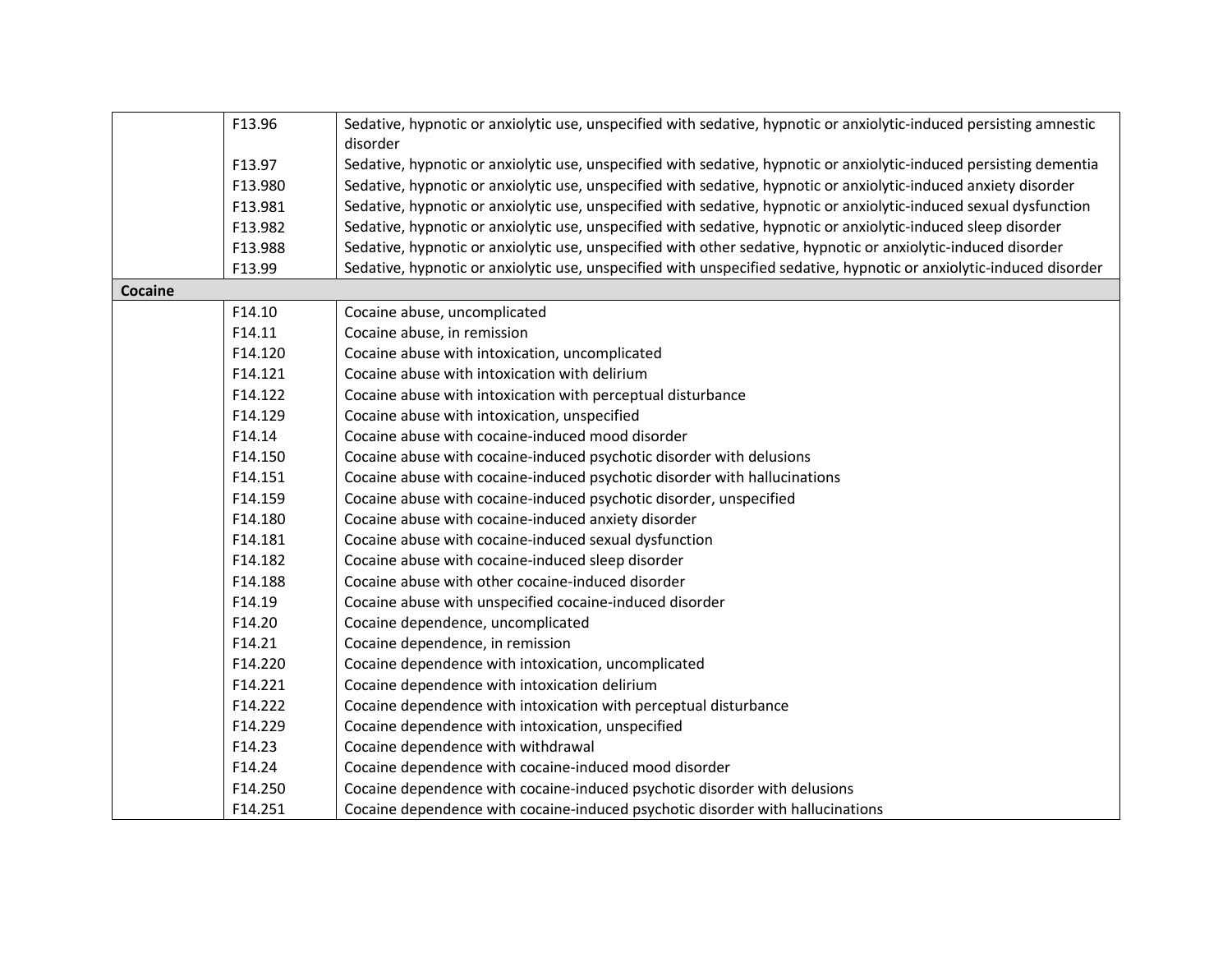|                                | F14.259 | Cocaine dependence with cocaine-induced psychotic disorder, unspecified              |
|--------------------------------|---------|--------------------------------------------------------------------------------------|
|                                | F14.280 | Cocaine dependence with cocaine-induced anxiety disorder                             |
|                                | F14.281 | Cocaine dependence with cocaine-induced sexual dysfunction                           |
|                                | F14.282 | Cocaine dependence with cocaine-induced sleep disorder                               |
|                                | F14.288 | Cocaine dependence with other cocaine-induced disorder                               |
|                                | F14.29  | Cocaine dependence with unspecified cocaine-induced disorder                         |
|                                | F14.90  | Cocaine use, unspecified, uncomplicated                                              |
|                                | F14.920 | Cocaine use, unspecified with intoxication, uncomplicated                            |
|                                | F14.921 | Cocaine use, unspecified with intoxication delirium                                  |
|                                | F14.922 | Cocaine use, unspecified with intoxication with perceptual disturbance               |
|                                | F14.929 | Cocaine use, unspecified with intoxication, unspecified                              |
|                                | F14.94  | Cocaine use, unspecified with cocaine-induced mood disorder                          |
|                                | F14.950 | Cocaine use, unspecified with cocaine-induced psychotic disorder with delusions      |
|                                | F14.951 | Cocaine use, unspecified with cocaine-induced psychotic disorder with hallucinations |
|                                | F14.959 | Cocaine use, unspecified with cocaine-induced psychotic disorder, unspecified        |
|                                | F14.980 | Cocaine use, unspecified with cocaine-induced anxiety disorder                       |
|                                | F14.981 | Cocaine use, unspecified with cocaine-induced sexual dysfunction                     |
|                                | F14.982 | Cocaine use, unspecified with cocaine-induced sleep disorder                         |
|                                | F14.988 | Cocaine use, unspecified with other cocaine-induced disorder                         |
|                                | F14.99  | Cocaine use, unspecified with unspecified cocaine-induced disorder                   |
| <b>Amphetamines/Stimulants</b> |         |                                                                                      |
|                                | F15.10  | Other stimulant abuse, uncomplicated                                                 |
|                                | F15.11  | Other stimulant abuse, in remission                                                  |
|                                | F15.120 | Other stimulant abuse with intoxication, uncomplicated                               |
|                                | F15.121 | Other stimulant abuse with intoxication delirium                                     |
|                                | F15.122 | Other stimulant abuse with intoxication with perceptual disturbance                  |
|                                | F15.129 | Other stimulant abuse with intoxication, unspecified                                 |
|                                | F15.14  | Other stimulant abuse with stimulant-induced mood disorder                           |
|                                | F15.150 | Other stimulant abuse with stimulant-induced psychotic disorder with delusions       |
|                                | F15.151 | Other stimulant abuse with stimulant-induced psychotic disorder with hallucinations  |
|                                | F15.159 | Other stimulant abuse with stimulant-induced psychotic disorder, unspecified         |
|                                | F15.180 | Other stimulant abuse with stimulant-induced anxiety disorder                        |
|                                | F15.181 | Other stimulant abuse with stimulant-induced sexual dysfunction                      |
| F15.182                        |         | Other stimulant abuse with stimulant-induced sleep disorder                          |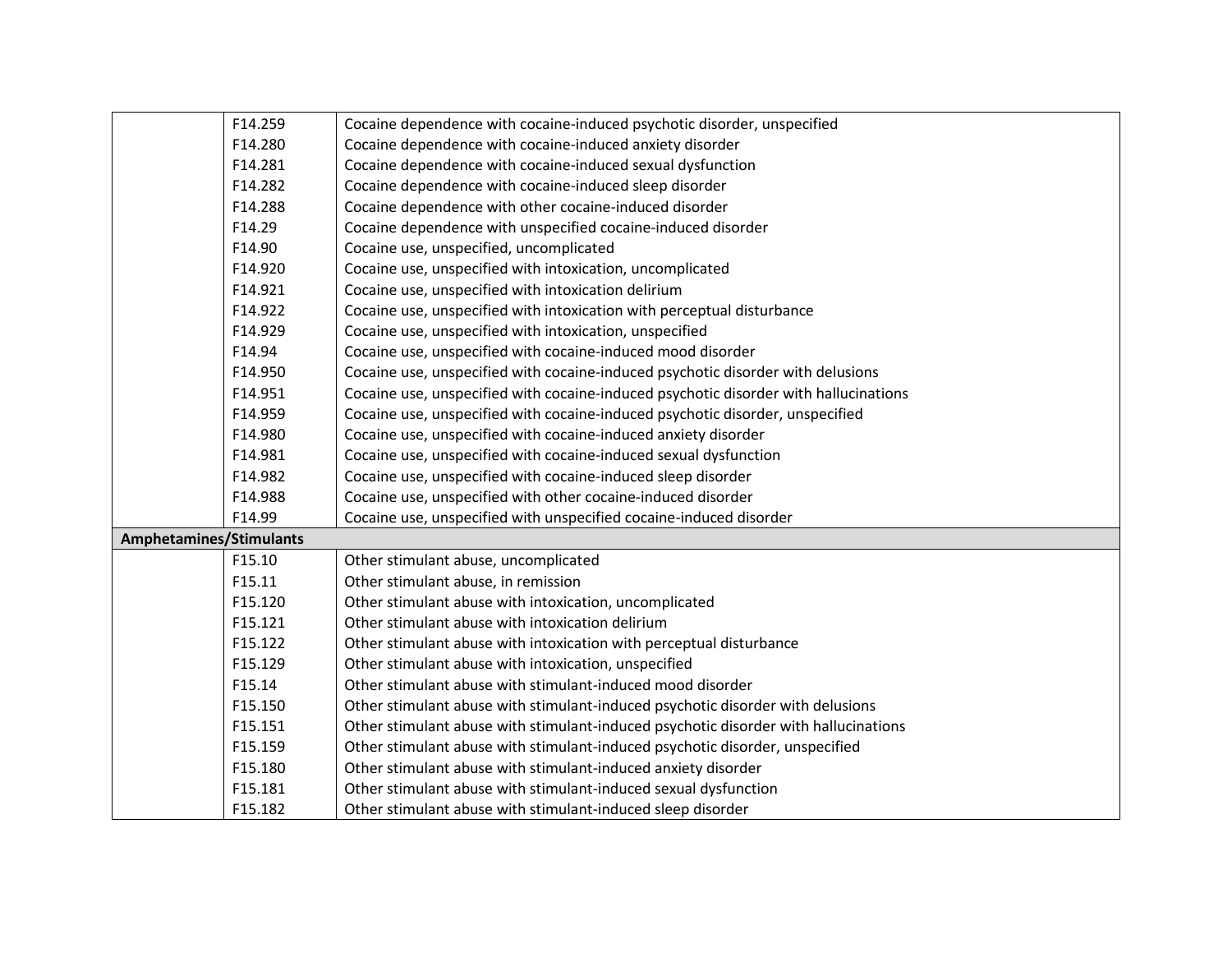|        | F15.188 | Other stimulant abuse with other stimulant-induced disorder                                    |
|--------|---------|------------------------------------------------------------------------------------------------|
|        | F15.19  | Other stimulant abuse with unspecified stimulant-induced disorder                              |
| F15.20 |         | Other stimulant dependence, uncomplicated                                                      |
|        | F15.21  | Other stimulant dependence, in remission                                                       |
|        | F15.220 | Other stimulant dependence with intoxication, uncomplicated                                    |
|        | F15.221 | Other stimulant dependence with intoxication delirium                                          |
|        | F15.222 | Other stimulant dependence with intoxication with perceptual disturbance                       |
|        | F15.229 | Other stimulant dependence with intoxication, unspecified                                      |
|        | F15.23  | Other stimulant dependence with withdrawal                                                     |
|        | F15.24  | Other stimulant dependence with stimulant-induced mood disorder                                |
|        | F15.250 | Other stimulant dependence with stimulant-induced psychotic disorder with delusions            |
|        | F15.251 | Other stimulant dependence with stimulant-induced psychotic disorder with hallucinations       |
|        | F15.259 | Other stimulant dependence with stimulant-induced psychotic disorder, unspecified              |
|        | F15.280 | Other stimulant dependence with stimulant-induced anxiety disorder                             |
|        | F15.281 | Other stimulant dependence with stimulant-induced sexual dysfunction                           |
|        | F15.282 | Other stimulant dependence with stimulant-induced sleep disorder                               |
|        | F15.288 | Other stimulant dependence with other stimulant-induced disorder                               |
|        | F12.59  | Other stimulant dependence with unspecified stimulant-induced disorder                         |
|        | F15.90  | Other stimulant use, unspecified, uncomplicated                                                |
|        | F15.920 | Other stimulant use, unspecified with intoxication, uncomplicated                              |
|        | F15.921 | Other stimulant use, unspecified with intoxication delirium                                    |
|        | F15.922 | Other stimulant use, unspecified with intoxication with perceptual disturbance                 |
|        | F15.929 | Other stimulant use, unspecified with intoxication, unspecified                                |
|        | F15.93  | Other stimulant use, unspecified with withdrawal                                               |
|        | F15.94  | Other stimulant use, unspecified with stimulant-induced mood disorder                          |
|        | F15.950 | Other stimulant use, unspecified with stimulant-induced psychotic disorder with delusions      |
|        | F15.951 | Other stimulant use, unspecified with stimulant-induced psychotic disorder with hallucinations |
|        | F15.959 | Other stimulant use, unspecified with stimulant-induced psychotic disorder, unspecified        |
|        | F15.980 | Other stimulant use, unspecified with stimulant-induced anxiety disorder                       |
|        | F15.94  | Other stimulant use, unspecified with stimulant-induced mood disorder                          |
|        | F15.950 | Other stimulant use, unspecified with stimulant-induced psychotic disorder with delusions      |
|        | F15.951 | Other stimulant use, unspecified with stimulant-induced psychotic disorder with hallucinations |
|        | F15.959 | Other stimulant use, unspecified with stimulant-induced psychotic disorder, unspecified        |
|        | F15.980 | Other stimulant use, unspecified with stimulant-induced anxiety disorder                       |
|        | F15.981 | Other stimulant use, unspecified with stimulant-induced sexual dysfunction                     |